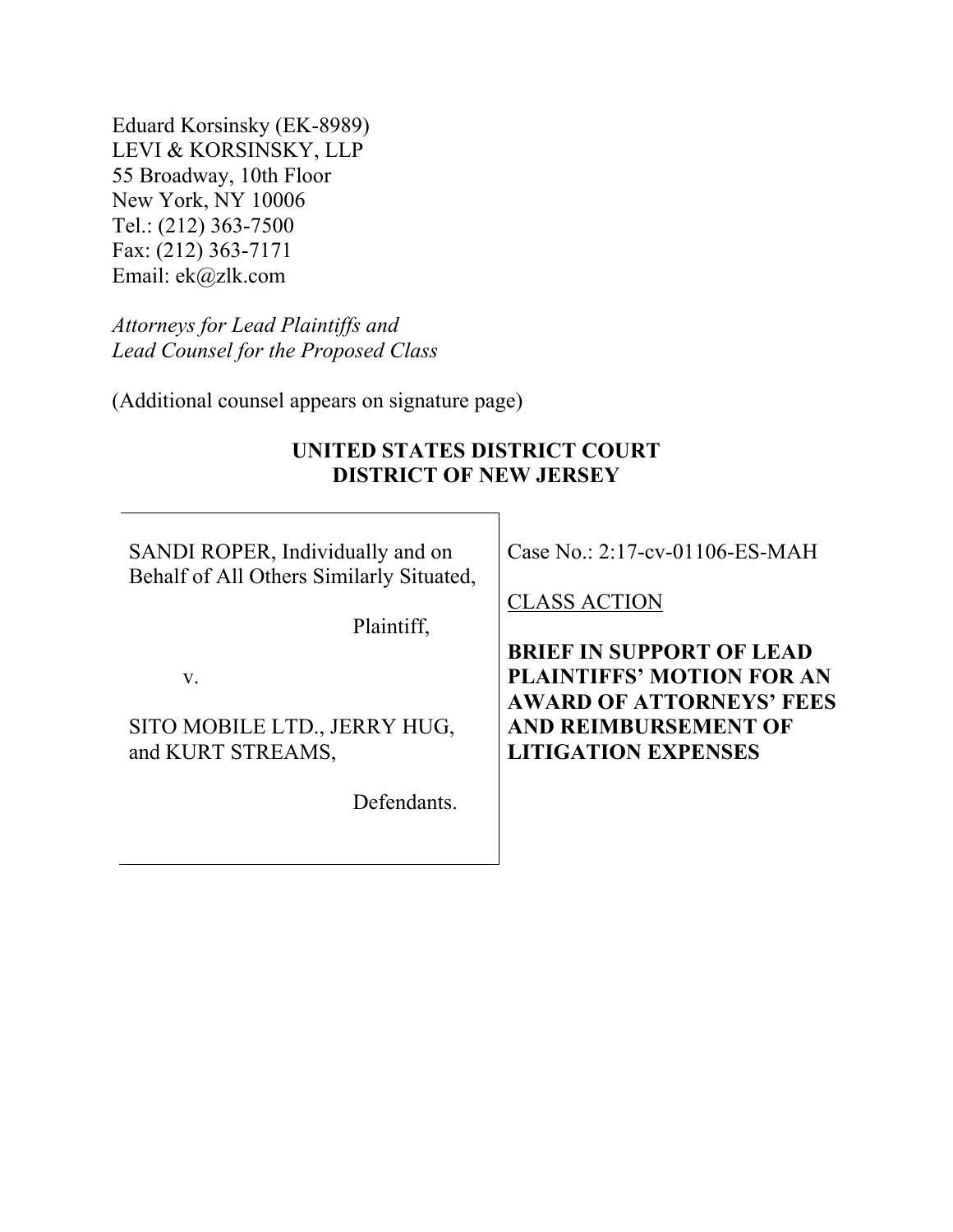## **TABLE OF CONTENTS**

| I.  |             |                                                           |  |
|-----|-------------|-----------------------------------------------------------|--|
| II. |             |                                                           |  |
|     | Α.          | Lead Counsel Is Entitled to An Award of Attorneys' Fees 2 |  |
|     | Β.          | The Requested Attorneys' Fees Are Reasonable Under the    |  |
|     | $C_{\cdot}$ | The Requested Attorneys' Fees Are Reasonable Under the    |  |
|     | D.          | Other Factors Considered by Courts in the Third Circuit   |  |
|     |             |                                                           |  |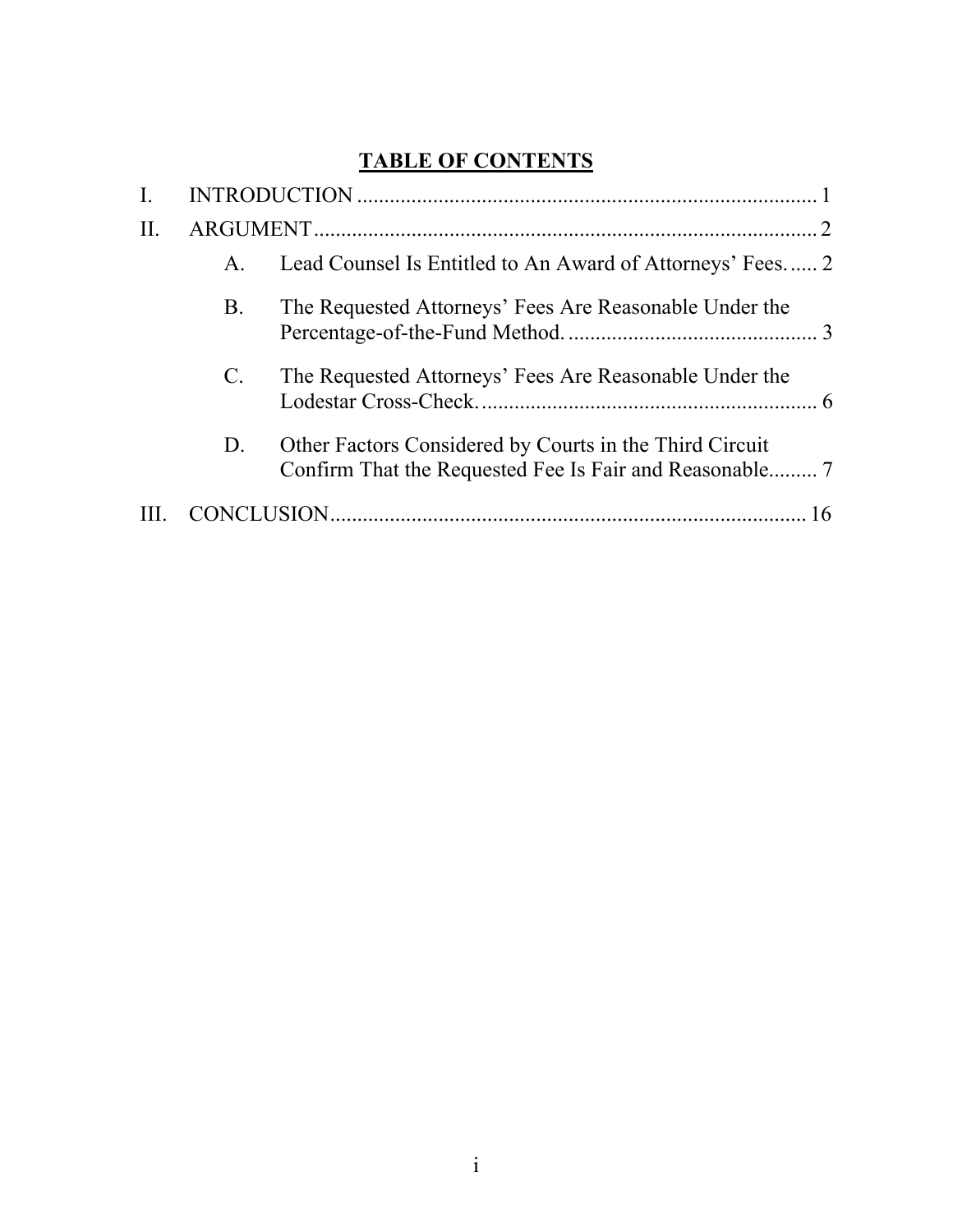# **TABLE OF AUTHORITIES**

**Cases**

| Bateman Eichler, Hill Richards, Inc. v. Berner,                                                            |
|------------------------------------------------------------------------------------------------------------|
| Bentley v. Legent Corp.,                                                                                   |
| Blum v. Stenson,                                                                                           |
|                                                                                                            |
|                                                                                                            |
| Forsythe v. ESC Fund Mgmt. Co. (U.S.),<br>No. CIV.A. 1091-VCL, 2012 WL 1655538 (Del. Ch. May 9, 2012) 18   |
|                                                                                                            |
| <i>Hall v. AT&amp;T Mobility LLC</i> ,<br>No. 07-5325 (JLL), 2010 WL 4053547 (D.N.J. Oct. 13, 2010) 16, 17 |
| Hensley v Eckerhart,                                                                                       |
|                                                                                                            |
| In re $AT\&T$ Corp. Sec. Litig.,                                                                           |
| In re Cendant Corp. PRIDES Litig.,                                                                         |
| In re Cendant Corp. Sec. Litig.,                                                                           |
|                                                                                                            |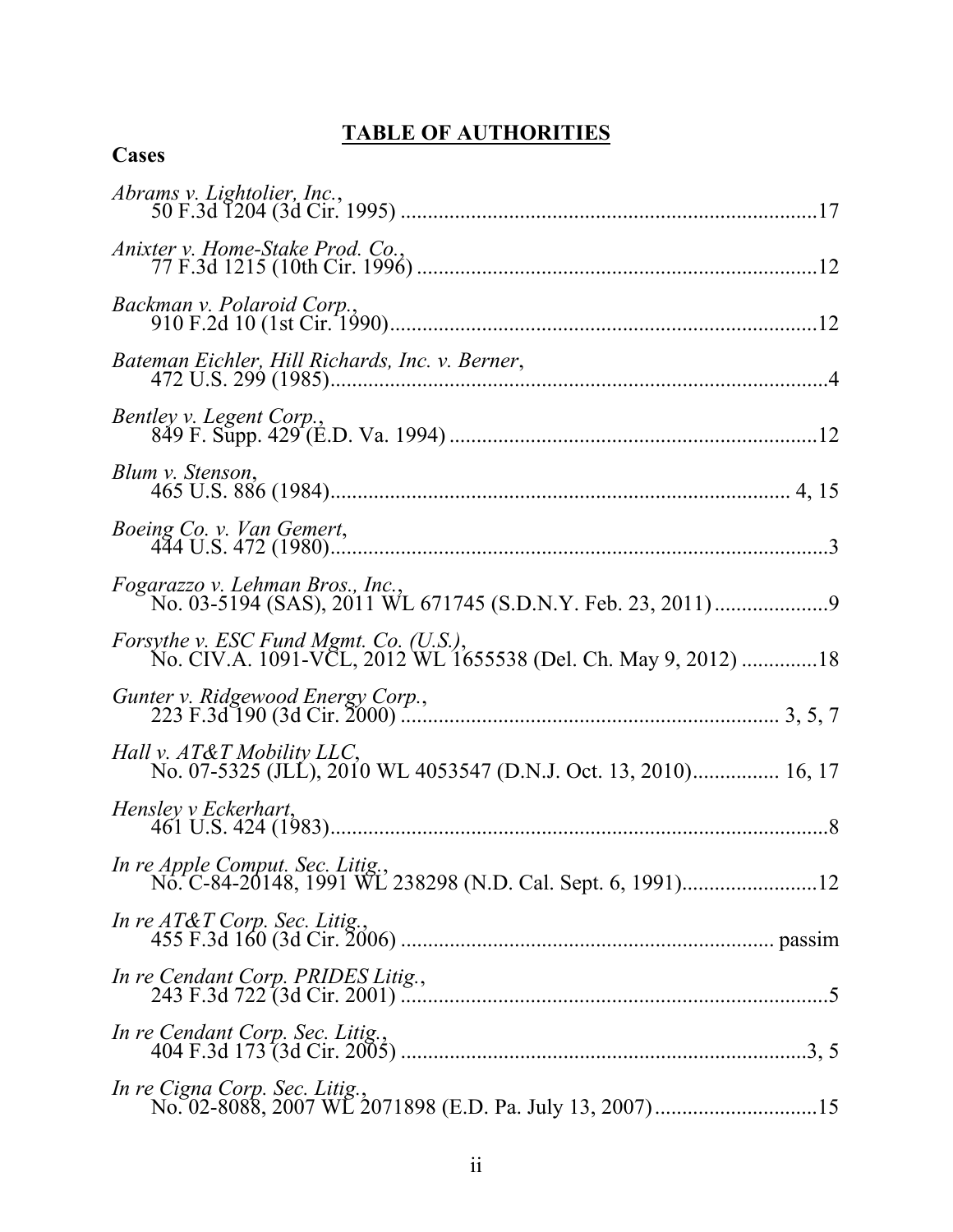| In re Datatec Sys., Inc. Sec. Litig.,<br>No. 04-CV-525 (GEB), 2007 WL 4225828 (D.N.J. Nov. 28, 2007)  9, 16                |
|----------------------------------------------------------------------------------------------------------------------------|
|                                                                                                                            |
|                                                                                                                            |
| In re Genta Sec. Litig.,                                                                                                   |
| In re Ikon Office Sols., Inc., Sec. Litig.,                                                                                |
| In re Ins. Brokerage Antitrust Litig.,                                                                                     |
| <i>In re JDS Uniphase Corp. Sec. Litig.</i> ,<br>No. CO2-1486 CW, 2007 WL 4788556 (N.D. Cal. Nov. 27, 2007)12              |
| In re Linerboard Antitrust Litig.,                                                                                         |
| In re Merck & Co., Inc. Vytorin ERISA Litig.,                                                                              |
| In re Ocean Power Techs., Inc. Sec. Litig.,                                                                                |
| In re Par Pharm. Sec. Litig.,                                                                                              |
| In re Processed Egg Prods. Antitrust Litig.,                                                                               |
|                                                                                                                            |
| In re Rite Aid Corp. Sec. Litig.,                                                                                          |
|                                                                                                                            |
| In re Schering-Plough Corp. ENHANCE ERISA Litig.,<br>No. 08-1432 (DMC) (JAD), 2012 WL 1964451 (D.N.J. May 31, 2012)  6, 11 |
| In re Suprema Specialties, Inc. Sec. Litig.,                                                                               |
| In re Vicuron Pharm., Inc. Sec. Litig.,                                                                                    |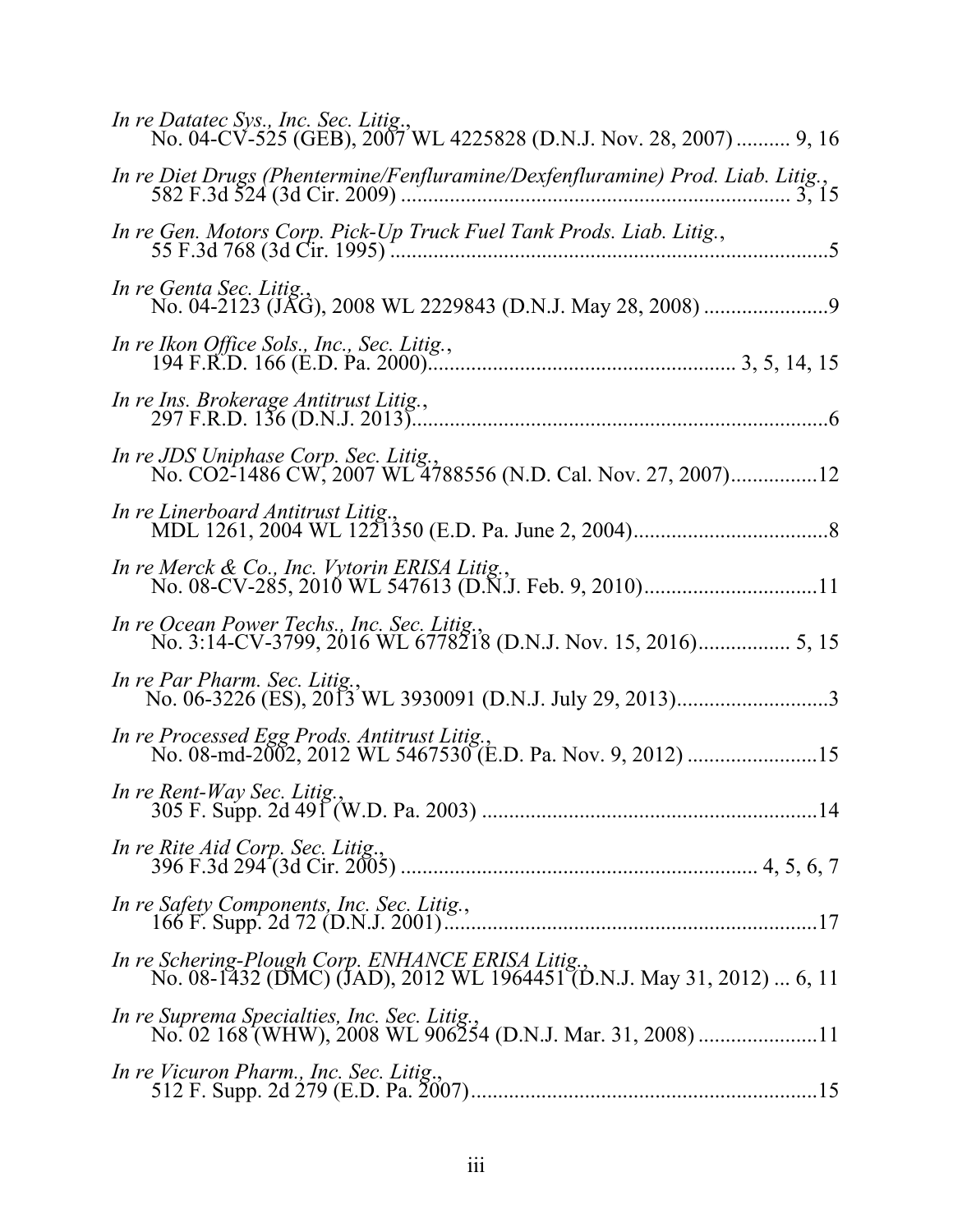| In re Viropharma Inc. Sec. Litig.,                                                     |
|----------------------------------------------------------------------------------------|
| In re Warner Commc'ns Sec. Litig.,                                                     |
|                                                                                        |
| Landy v. Amsterdam,                                                                    |
|                                                                                        |
| Milliron v. T-Mobile USA, Inc.,                                                        |
| Missouri v. Jenkins,                                                                   |
| Robbins v. Koger Props., Inc.,                                                         |
| Schuler v. Meds. Co.,<br>No. CV 14-1149 (CCC), 2016 WL 3457218 (D.N.J. June 24, 2016)3 |
| Sullivan v. DB Invs.,                                                                  |
|                                                                                        |
| <b>Statutes</b>                                                                        |
|                                                                                        |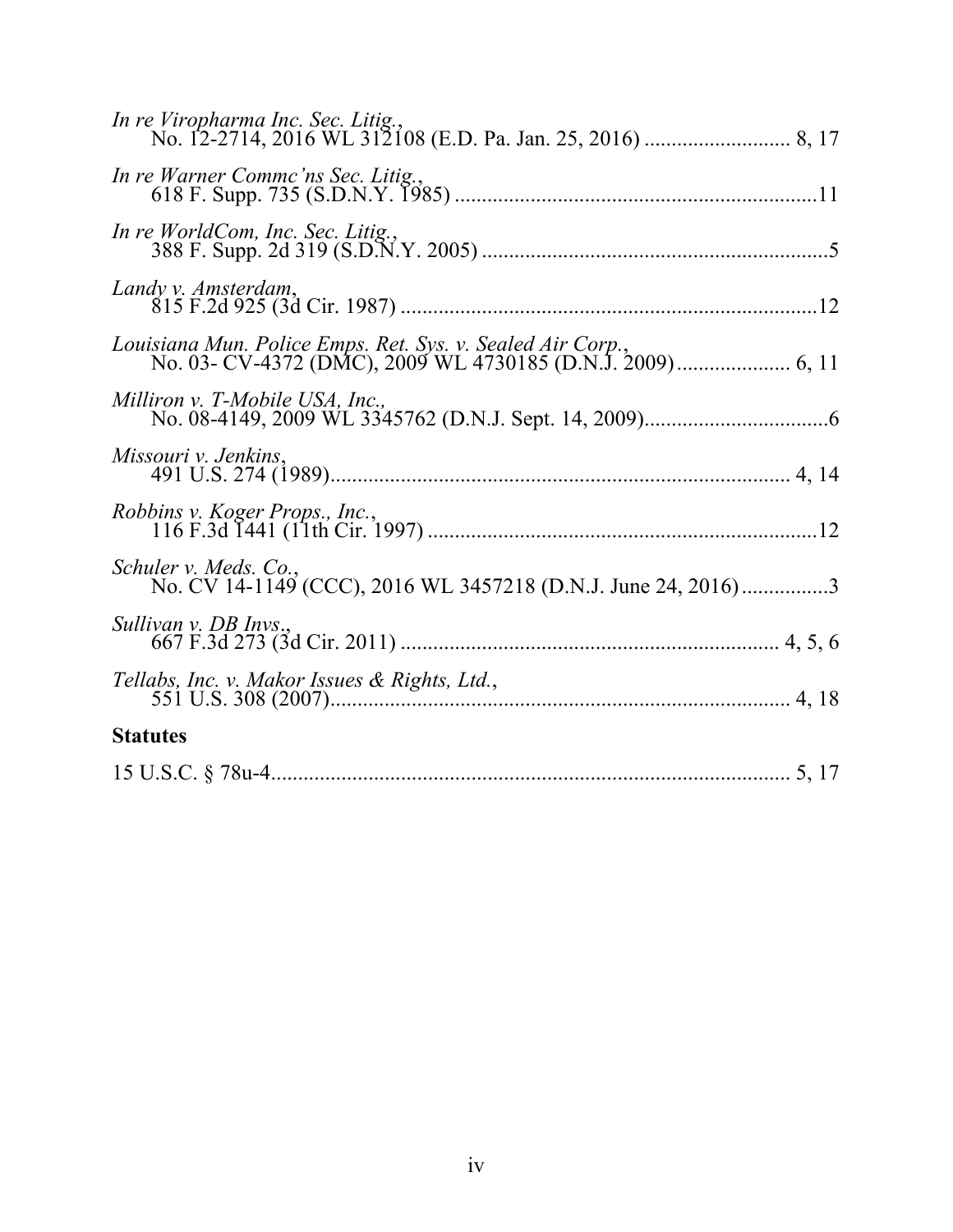#### **I. INTRODUCTION**

Lead Counsel for Lead Plaintiffs and the Settlement Class have successfully negotiated a Settlement in the amount of \$1,250,000 in cash. The proposed Settlement represents a very favorable recovery for the Settlement Class, especially when viewed in light of the risks and costs attendant to further, protracted litigation. Accordingly, Lead Counsel request an award of attorneys' fees and expenses in the total amount of \$300,000.

As set forth in detail in the Declaration of Adam M. Apton in Support of Lead Plaintiffs' Unopposed Motion for Preliminary Approval of Settlement (Dkt. No. 85- 2) (the "Apton Decl."), the Settlement was achieved through the skill, experience, and effective advocacy of Lead Counsel. Lead Counsel vigorously pursued the claims in this Action for the benefit of the Settlement Class by reviewing and analyzing: (i) documents filed publicly by Sito Mobile with the SEC; (ii) publicly available information, including press releases, news articles, and other public statements issued by or concerning Sito Mobile and Defendants; (iii) research reports issued by financial analysts concerning Sito Mobile; (iv) other publicly available information and data concerning Sito Mobile; (v) interviewing former Sito Mobile employees; (vi) pleadings filed in other pending litigation naming certain Defendants herein as defendants or nominal defendants; and (vii) the applicable law governing the claims and potential defenses. Lead Counsel also defended against Defendants' motions to dismiss and consulted with experts on valuation, damages, and loss causation issues.

Throughout the Action, the stakes have been high, the risks substantial, and the battles hard-fought. The likelihood of succeeding, and then recovering, was highly uncertain. Lead Counsel nevertheless undertook this representation on a contingency basis, with no guarantee of success or recovery. Lead Counsel faced substantial risks establishing liability, defeating defenses, and proving the amount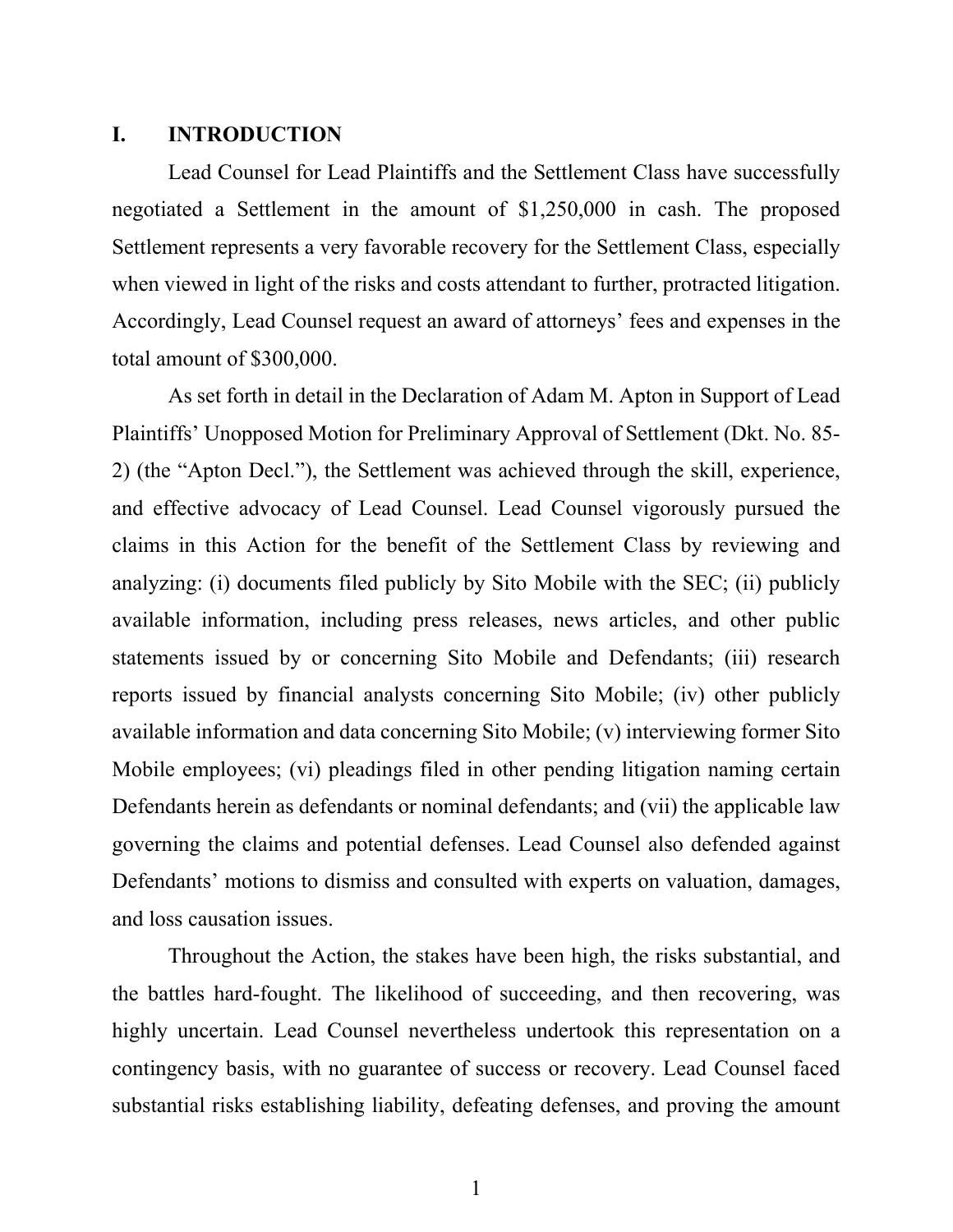of damages. Plaintiffs and Lead Counsel succeeded, however, recovering \$1,250,000 for the Settlement Class Members. This represents between 10% and 50% of the Class's overall potential damages. This is a strong result for a securities fraud class action settlement.

Proof of this is evident in the fact that cases of similar size and complexity have settled for amounts less than or equal to the amount here (as a percentage of overall damages). Moreover, more than **notices** have been disseminated to the public detailing the terms of the Settlement and Lead Counsel's intent to seek attorneys' fees and expenses for a combined aggregate amount of \$300,000. To date, there have been no objections to the Settlement or the requested payments to Plaintiffs and Lead Counsel.

Plaintiffs and Lead Counsel should be compensated for their hard work and commitment to the Action. Accordingly, they respectfully request that their motion for attorneys' fees and expenses and an incentive award be granted.

#### **II. ARGUMENT**

#### **A. Lead Counsel Is Entitled to An Award of Attorneys' Fees.**

The Supreme Court and Circuit Courts across the country have long recognized that "a litigant or a lawyer who recovers a common fund for the benefit of persons other than himself or his client is entitled to a reasonable attorney's fee from the fund as a whole." *Boeing Co. v. Van Gemert*, 444 U.S. 472, 478 (1980); *In re Cendant Corp. Sec. Litig.*, 404 F.3d 173, 197 (3d Cir. 2005) ("attorneys whose efforts create, discover, increase, or preserve a [common] fund are entitled to compensation"); *In re Diet Drugs (Phentermine/Fenfluramine/Dexfenfluramine) Prod. Liab. Litig.*, 582 F.3d 524, 540 (3d Cir. 2009).1

<sup>&</sup>lt;sup>1</sup> All internal quotations and citations are omitted unless otherwise noted.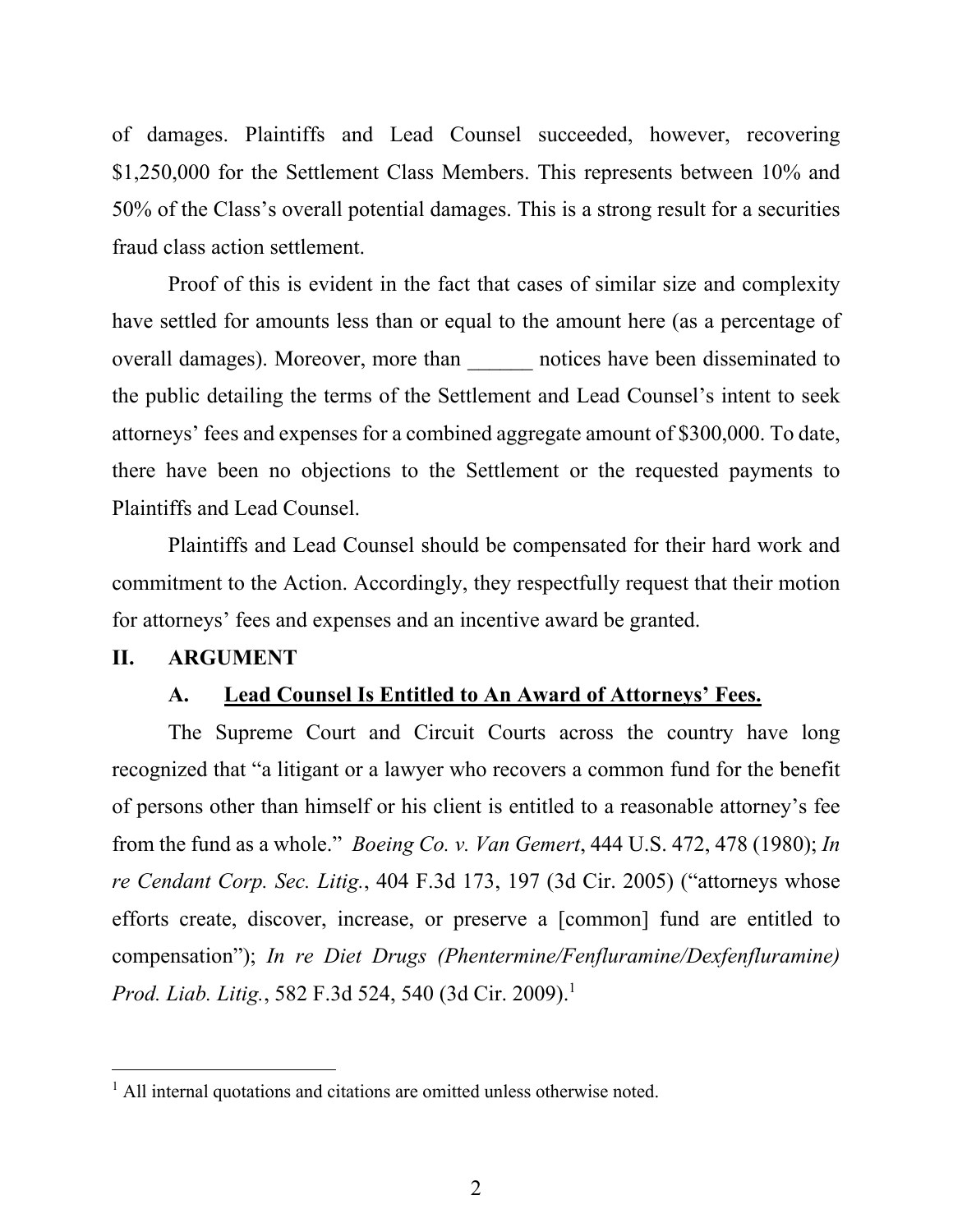Courts within the Third Circuit have consistently adhered to this rule. *See, e.g.*, *Schuler v. Meds. Co.*, No. CV 14-1149 (CCC), 2016 WL 3457218, at \*8 (D.N.J. June 24, 2016) ("Under the common fund doctrine, 'a private plaintiff, or plaintiff's attorney, whose efforts create, discover, increase, or preserve a fund to which others also have a claim, is entitled to recover from the fund the costs of his litigation, including attorneys' fees.'") (quoting *Diet Drugs*, 582 F.3d at 540); *In re Par Pharm. Sec. Litig.*, No. 06-3226 (ES), 2013 WL 3930091, at \*9 (D.N.J. July 29, 2013); *In re Ikon Office Sols., Inc., Sec. Litig.*, 194 F.R.D. 166, 192 (E.D. Pa. 2000) ("[T]here is no doubt that attorneys may properly be given a portion of the settlement fund in recognition of the benefits they have bestowed on class members.").

Courts have emphasized that the award of attorneys' fees from a common fund serves to encourage skilled counsel to represent classes of persons who otherwise may not be able to retain counsel to represent them in complex and risky litigation. *See Gunter v. Ridgewood Energy Corp.*, 223 F.3d 190, 198 (3d Cir. 2000) (goal of percentage fee awards is to "ensur[e] that competent counsel continue to be willing to undertake risky, complex, and novel litigation"). Indeed, the Supreme Court has repeatedly recognized that private securities actions, such as the instant Action, are "an essential supplement to criminal prosecutions and civil enforcement actions," brought by the U.S. Securities and Exchange Commission ("SEC"). *Tellabs, Inc. v. Makor Issues & Rights, Ltd.*, 551 U.S. 308, 313 (2007); *accord Bateman Eichler, Hill Richards, Inc. v. Berner*, 472 U.S. 299, 310 (1985) (private securities actions provided "a most effective weapon in the enforcement of the securities laws and are a necessary supplement to [SEC] action").

### **B. The Requested Attorneys' Fees Are Reasonable Under the Percentage-of-the-Fund Method.**

The Supreme Court has recognized that an appropriate court-awarded fee is intended to approximate what counsel would receive if they were bargaining for the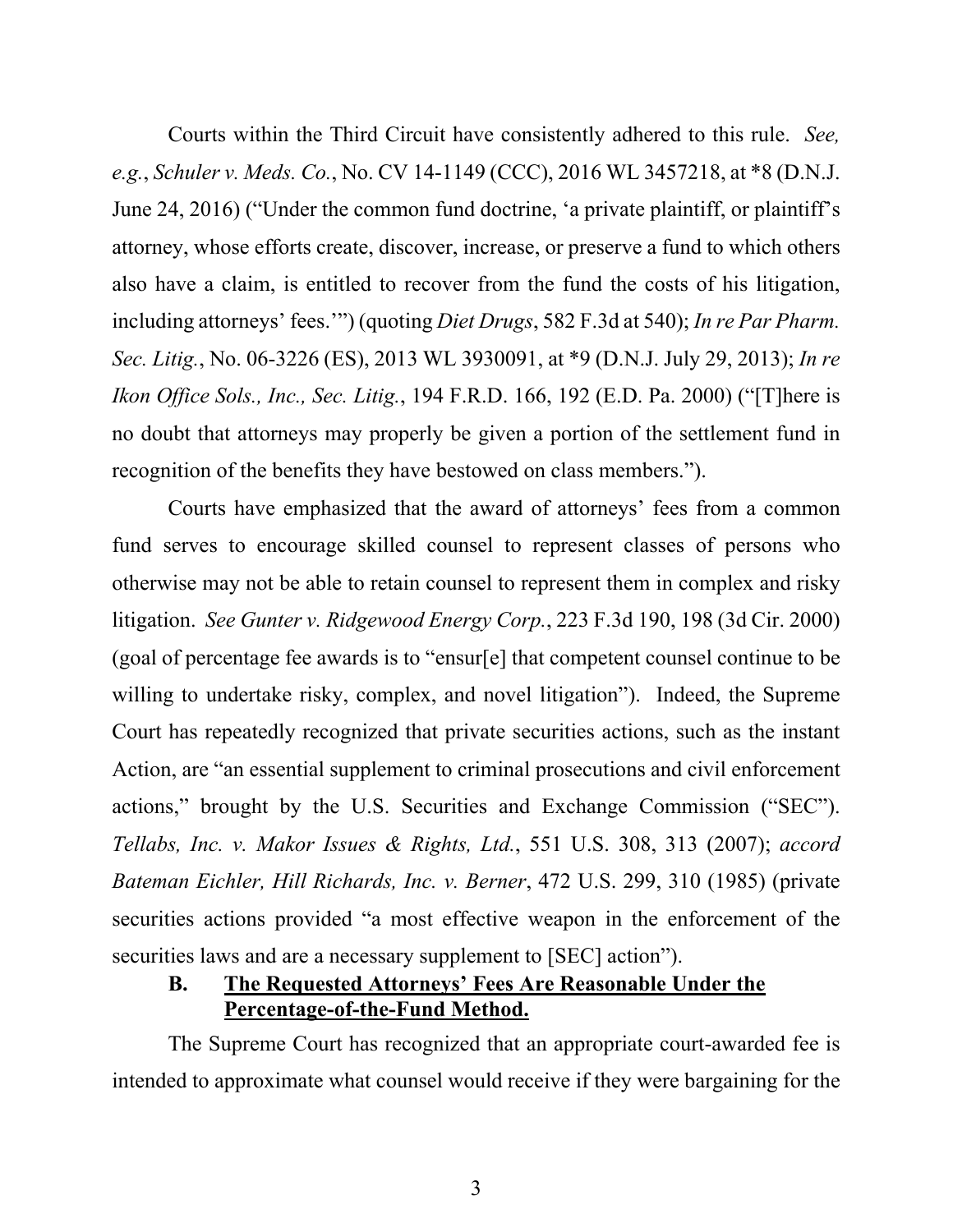services in the marketplace. *See Missouri v. Jenkins*, 491 U.S. 274, 285-86 (1989). If this were a non-representative action, the customary fee arrangement would be contingent, on a percentage basis, and in the range of 30% to 33% of the recovery. *See Blum v. Stenson*, 465 U.S. 886, 903-04 (1984) ("In tort suits, an attorney might receive one-third of whatever amount the plaintiff recovers. In those cases, therefore, the fee is directly proportional to the recovery.") (Brennan, J., concurring). In the Third Circuit, the percentage-of-recovery method is "generally favored" in cases involving a settlement that creates a common fund. *See Sullivan v. DB Invs*., 667 F.3d 273, 330 (3d Cir. 2011) (favoring percentage of recovery method "because it allows courts to award fees from the [common] fund in a manner that rewards counsel for success and penalizes it for failure"); *In re AT&T Corp. Sec. Litig.*, 455 F.3d 160, 164 (3d Cir. 2006); *In re Rite Aid Corp. Sec. Litig*., 396 F.3d 294, 300 (3d Cir. 2005). The percentage-of-recovery method is almost universally preferred in common fund cases because it most closely aligns the interests of counsel and the class. *See Rite Aid*, 396 F.3d at 300; *In re Ocean Power Techs., Inc. Sec. Litig.*, No. 3:14-CV-3799, 2016 WL 6778218, at \*24 (D.N.J. Nov. 15, 2016).

The Third Circuit has "several times reaffirmed that the application of a percentage-of-recovery method is appropriate in common-fund cases." *In re Cendant Corp. PRIDES Litig.*, 243 F.3d 722, 734 (3d Cir. 2001) (citing *Gunter*, 223 F.3d at 195 n.1). Although the Third Circuit recommends that the percentage award be "cross-checked" against the lodestar method to ensure its reasonableness, *Sullivan*, 667 F.3d at 330, "[t]he lodestar cross-check, while useful, should not displace a district court's primary reliance on the percentage-of-recovery method." *AT&T*, 455 F.3d at 164.

Additionally, the Private Securities Litigation Reform Act of 1995 ("PSLRA"), which governs this Action, specifies that "[t]otal attorneys' fees and expenses awarded . . . not exceed a reasonable percentage of the amount of any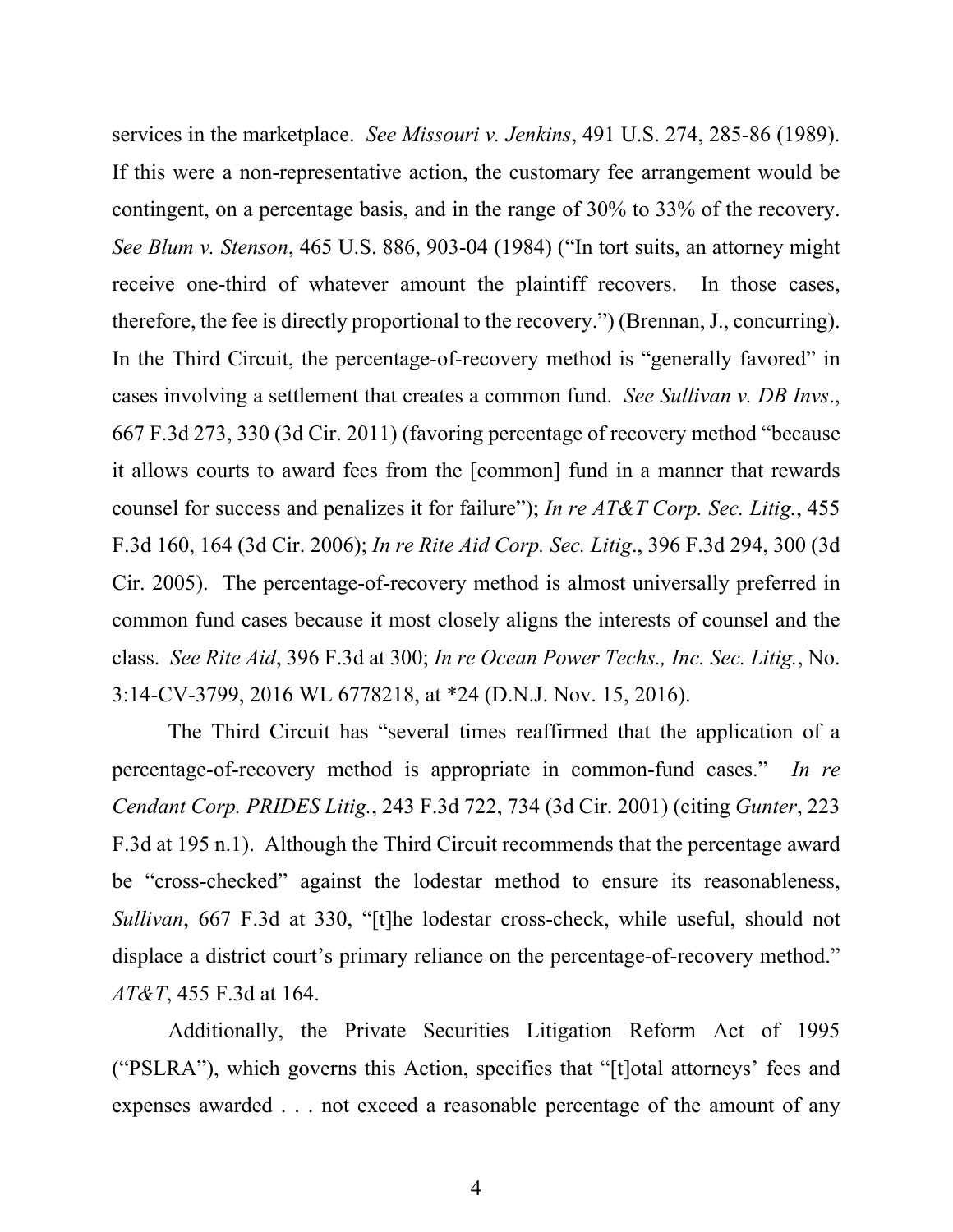damages and prejudgment interest actually paid to the class," thus also supporting the use of the percentage-of-recovery method. 15 U.S.C.  $\S$  78u-4(a)(6). Courts have concluded that, in using this language, Congress expressed a preference for the percentage method, rather than the lodestar method, in determining attorneys' fees in securities class actions. *See Cendant*, 404 F.3d at 188 n.7; *Rite Aid*, 396 F.3d at 300; *In re WorldCom, Inc. Sec. Litig.*, 388 F. Supp. 2d 319, 354-55 (S.D.N.Y. 2005).

The requested fee is reasonable under the percentage-of-recovery method. Although there is no general rule, courts in the Third Circuit have observed that fee awards generally range from 19% to 45% of the settlement fund. *See In re Gen. Motors Corp. Pick-Up Truck Fuel Tank Prods. Liab. Litig.*, 55 F.3d 768, 822 (3d Cir. 1995); *Ikon*, 194 F.R.D. at 194 ("Percentages awarded have varied considerably, but most fees appear to fall in the range of nineteen to forty-five percent."). Fees most commonly range from 25% to one-third of the recovery. *See In re Ins. Brokerage Antitrust Litig.*, 297 F.R.D. 136, 155 (D.N.J. 2013) ("Courts within the Third Circuit often award fees of 25% to 33% of the recovery."); *Louisiana Mun. Police Emps. Ret. Sys. v. Sealed Air Corp.*, No. 03- CV-4372 (DMC), 2009 WL 4730185, at \*8 (D.N.J. 2009) (same).

A review of attorneys' fees awarded in class actions with comparably sized settlements in the Third Circuit supports the reasonableness of the requested fee. *See Milliron v. T-Mobile USA, Inc.*, No. 08-4149, 2009 WL 3345762 (D.N.J. Sept. 14, 2009) (awarding 33% of \$13.5 million settlement); *In re Schering-Plough Corp. ENHANCE ERISA Litig.*, No. 08-1432 (DMC) (JAD), 2012 WL 1964451, at \*6-7 (D.N.J. May 31, 2012) (awarding 33.3% of \$12.25 million settlement); *Ins. Brokerage Antitrust Litig.*, 297 F.R.D. at 154-56 (awarding 33% of \$10.5 million settlement).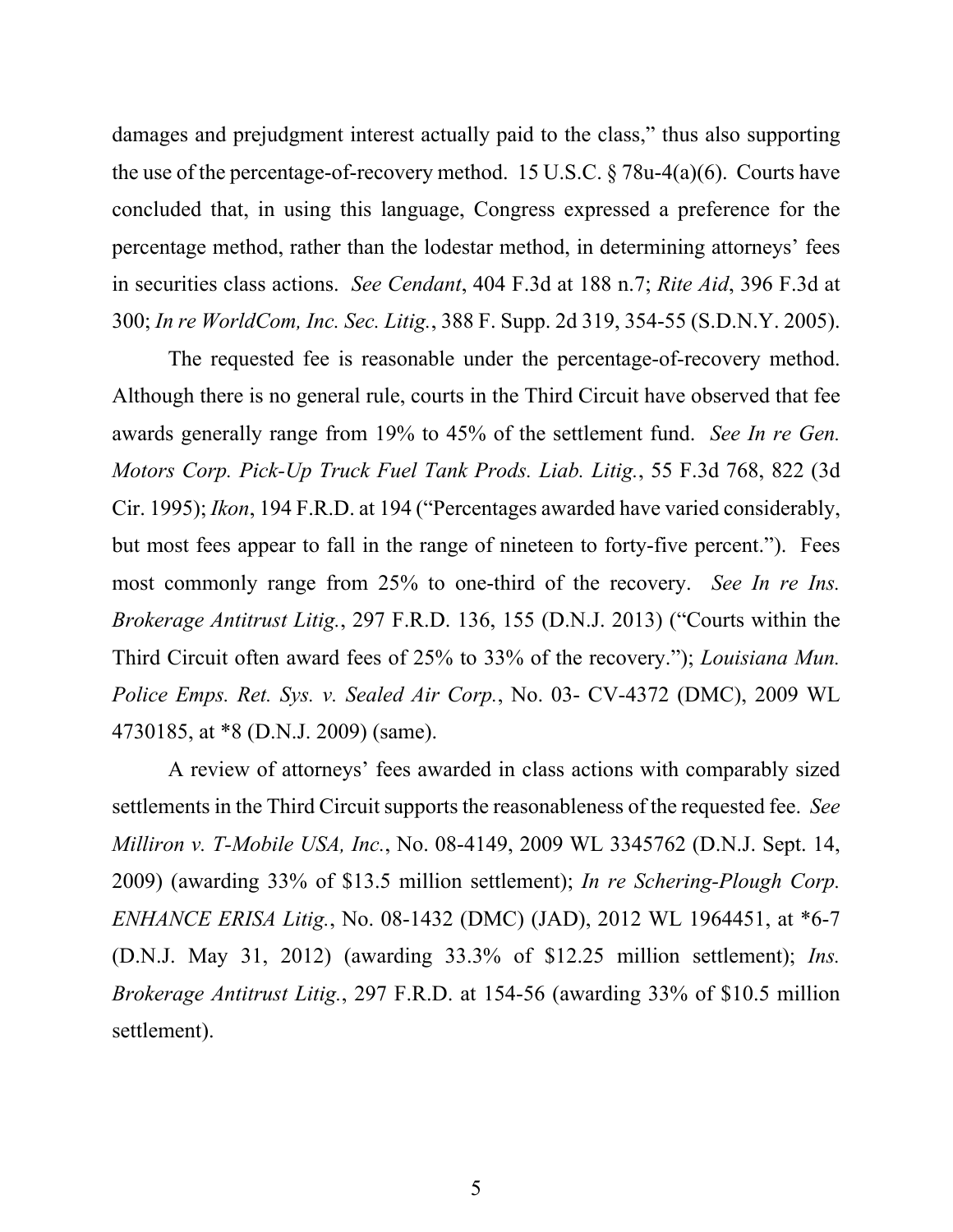#### **C. The Requested Attorneys' Fees Are Reasonable Under the Lodestar Cross-Check.**

The Third Circuit recommends that district courts use counsel's lodestar as a "cross check" to determine whether the fee that would be awarded under the percentage approach is reasonable and to avoid a "windfall" to counsel. *See Sullivan*, 667 F.3d at 330; *AT&T*, 455 F.3d at 164.2

Here, Lead Counsel devoted 307 hours to the prosecution and resolution of this Action. Supplemental Declaration of Adam M. Apton ("Supp. Apton Decl."), ¶\_\_\_. Lead Counsel's lodestar – which is derived by multiplying their hours spent on the litigation by each firm's current hourly rates for attorneys, paralegals, and other professional support staff – is \$213,702.50. *Id*. Accordingly, the requested fee of \$300,000 represents a modest multiplier to Lead Counsel's lodestar of approximately 1.4. Lodestar multipliers of one to four are often used in common fund cases. *Prudential*, 148 F.3d at 341; *see* also *AT&T*, 455 F.3d at 172 (approving a 1.28 multiplier and noting the Third Circuit's prior "approv[al] of a lodestar multiplier of 2.99 in . . . a case [that] 'was neither legally nor factually complex.'" $)^3$ ; *In re Schering-Plough Corp. Enhance ERISA Litig.*, No. 08-1432, 2012 WL 1964451, at \* 8 (D.N.J. May 31, 2012) (Cavanaugh, J.) (awarding 1.6 multiplier); *Rite Aid*, 146 F. Supp. 2d at 736 and 362 F. Supp. 2d at 589 (awarding multiplier of between 4.5 and 8.5 on 2001 settlement and multiplier of 6.96 on the 2005 settlement); *Lucent*, 327 F. Supp. 2d at 443 (awarding 2.13 multiplier in \$517 settlement); *DaimlerChrysler*, No. 00-0993 (awarding 4.2 multiplier); *In re* 

<sup>&</sup>lt;sup>2</sup> Under the full "lodestar method," a court multiplies the number of hours each timekeeper spent on the case by the hourly rate, then adjusts that lodestar figure by applying a multiplier to reflect such factors as the risk and contingent nature of the litigation, the result obtained, and the quality of the attorneys' work. The multiplier is intended to "account for the contingent nature or risk involved in a particular case and the quality" of the work. *Rite Aid*, 396 F.3d at 305-06.

<sup>&</sup>lt;sup>3</sup> All citations and internal quotations are omitted unless otherwise provided.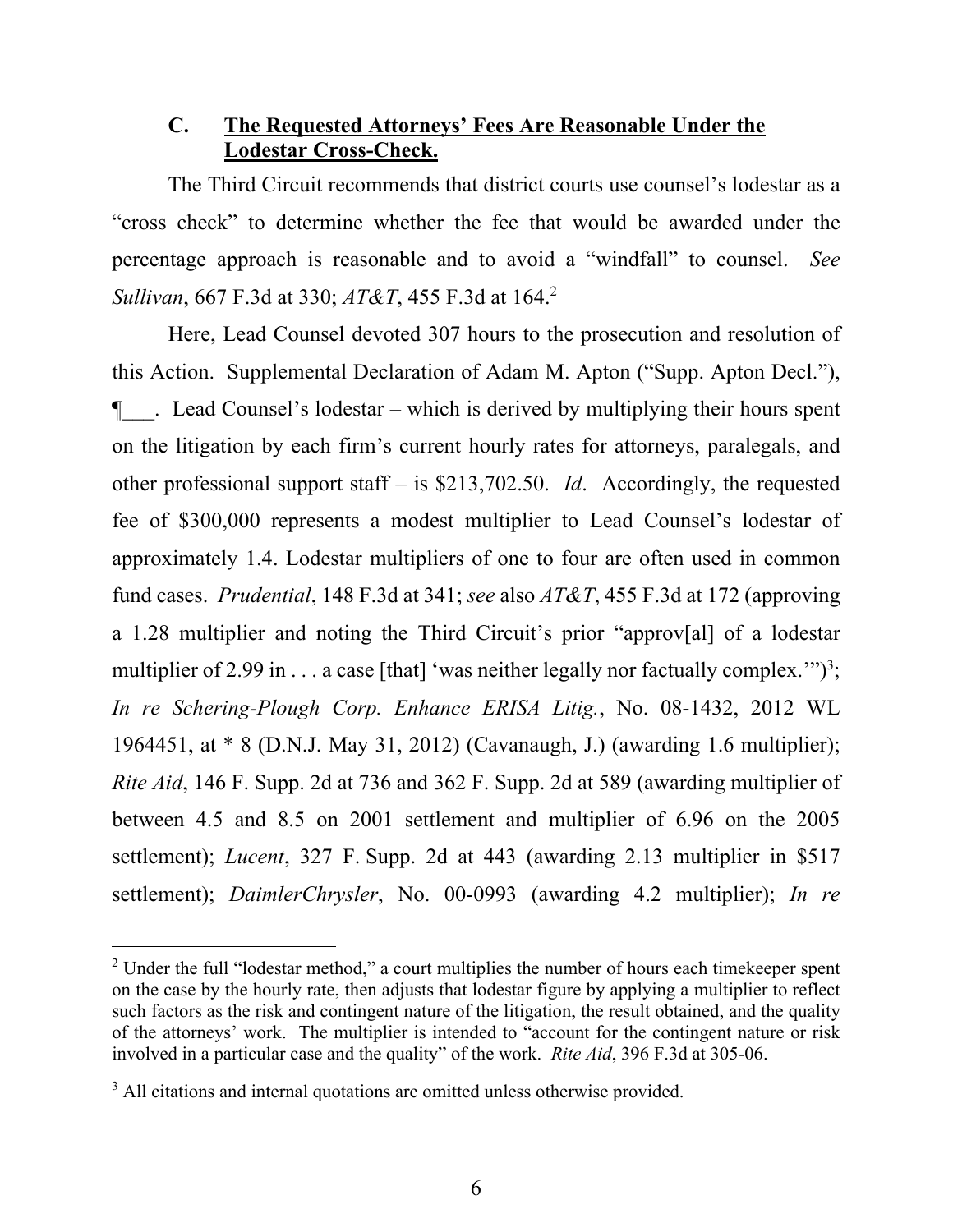*AremisSoft Corp. Sec. Litig.*, 210 F.R.D. 109, 135 (D.N.J. 2002) (awarding 4.3 multiplier); *In re Ikon Office Solutions, Inc. Sec. Litig.*, 194 F.R.D. 166, 195 (E.D. Pa. 2000) (awarding 2.7 multiplier and noting that it was "well within the range of those awarded in similar cases").

Accordingly, the fee requested here is reasonable and would not provide counsel with a windfall.

#### **D. Other Factors Considered by Courts in the Third Circuit Confirm That the Requested Fee Is Fair and Reasonable.**

The Third Circuit has set forth the following criteria for courts to consider when reviewing a request for attorneys' fees in a common fund case:

(1) the size of the fund created and the number of persons benefitted; (2) the presence or absence of substantial objections by members of the Class to the settlement terms and/or fees requested by counsel; (3) the skill and efficiency of the attorneys involved; (4) the complexity and duration of the litigation; (5) the risk of nonpayment; (6) the amount of time devoted to the case by plaintiffs' counsel; and (7) the awards in similar cases.

*Gunter*, 223 F.3d at 195, n.1. The Third Circuit has also suggested three other factors that may be relevant to the Court's inquiry: (1) "the value of benefits accruing to class members attributable to the efforts of class counsel as opposed to the efforts of other groups, such as government agencies conducting investigations"; (2) "the percentage fee that would have been negotiated had the case been subject to a private [non-class] contingent fee agreement at the time counsel was retained"; and (3) any "innovative terms of settlement." *AT&T*, 455 F.3d at 165 (citing *Prudential*, 148 F. 3d at 338-40).

The fee award factors "'need not be applied in a formulaic way' because each case is different, 'and in certain cases, one factor may outweigh the rest.'" *AT&T*, 455 F.3d at 165 (citing *Rite Aid*, 396 F.3d at 301). Indeed in cases involving large settlement awards, district courts may give some of the *Gunter* factors less weight,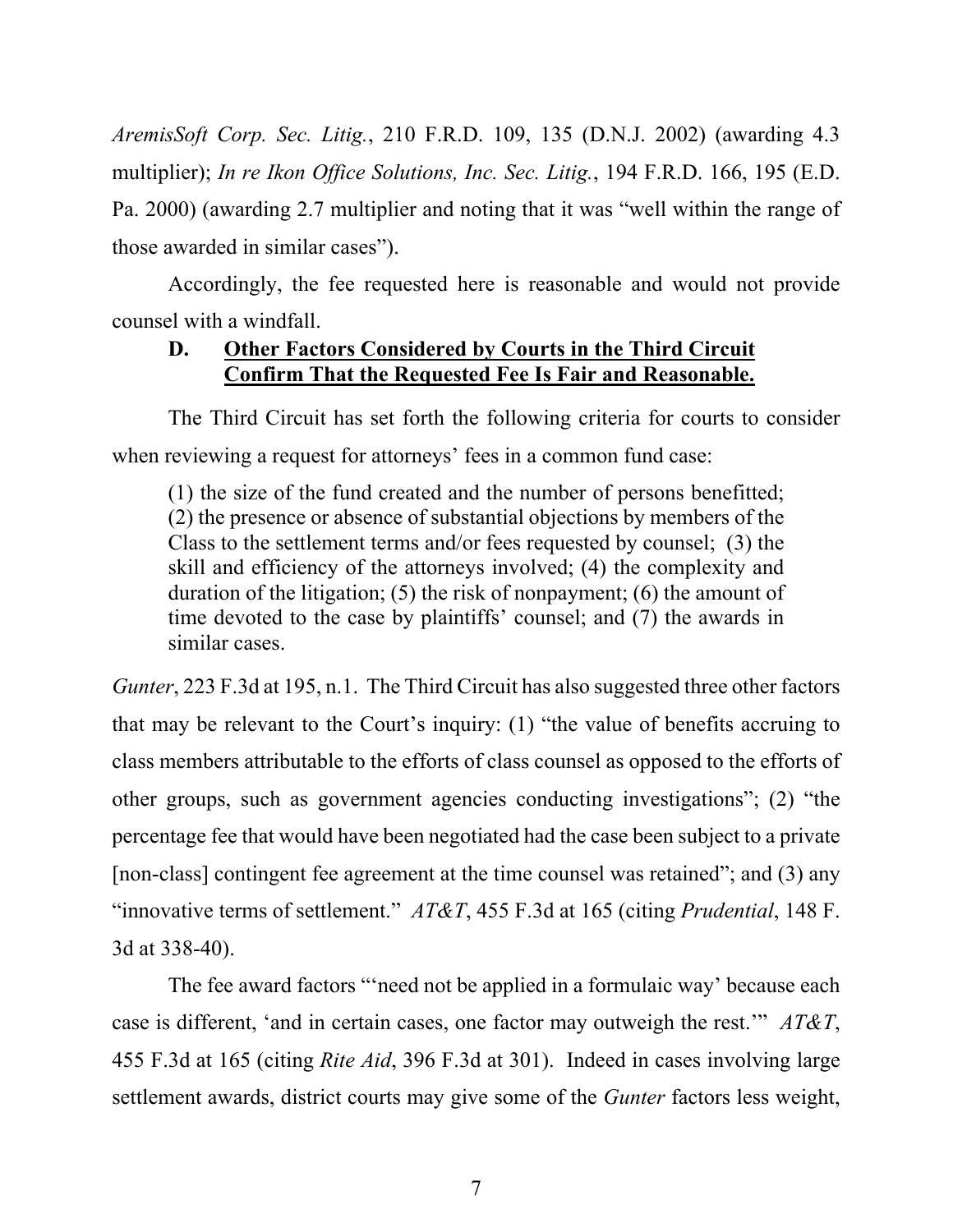and emphasize (1) the complexity and duration of the case and (2) awards in similar cases. *Rite Aid*, 396 F.3d at 301.

An analysis of relevant factors further confirms that the fee requested here is fair and reasonable and should be approved.

### **1. The Size of the Common Fund Created and the Number of Persons Benefited Support Approval of the Fee Request.**

The result achieved is one of the primary factors to be considered in assessing the propriety of an attorneys' fee award. *Hensley v. Eckerhart*, 461 U.S. 424, 436 (1983) ("the most critical factor is the degree of success obtained"); *In re Viropharma Inc. Sec. Litig.*, No. 12-2714, 2016 WL 312108, at \*16 (E.D. Pa. Jan. 25, 2016).

Here, Lead Counsel, on behalf of Plaintiffs, have secured a Settlement that provides for a substantial and certain payment of \$1,250,000. The Settlement is at or well-above the 14.1% median recovery for cases with damages under \$20 million in 2018 securities cases. Apton Decl. at ¶16. Plaintiffs estimate aggregate damages between \$2 million and \$12.5 million. *Id*. Measured against this yardstick, the Settlement recovers approximately 10% and 50% of maximum damages – a very favorable recovery in light of the procedural posture of the case, Defendants' countervailing arguments, and the risk that continued litigation might result in a vastly smaller recovery or no recovery at all. *Id*.

The Settlement will also benefit a large number of investors. To date, the Claims Administrator has mailed over \_\_\_\_\_\_ Notice Packets to potential Settlement Class Members and their nominees. *See* Declaration of Richard Simmons, ¶5. Accordingly, although the deadline for submission of the Claim Forms is not until \_\_\_\_\_\_\_\_\_\_\_\_\_\_\_, a large number of Settlement Class Members can be expected to benefit from the Settlement Fund*. See In re Linerboard Antitrust Litig*., MDL 1261, 2004 WL 1221350, at \*5 (E.D. Pa. June 2, 2004), *order amended by* MDL 1261,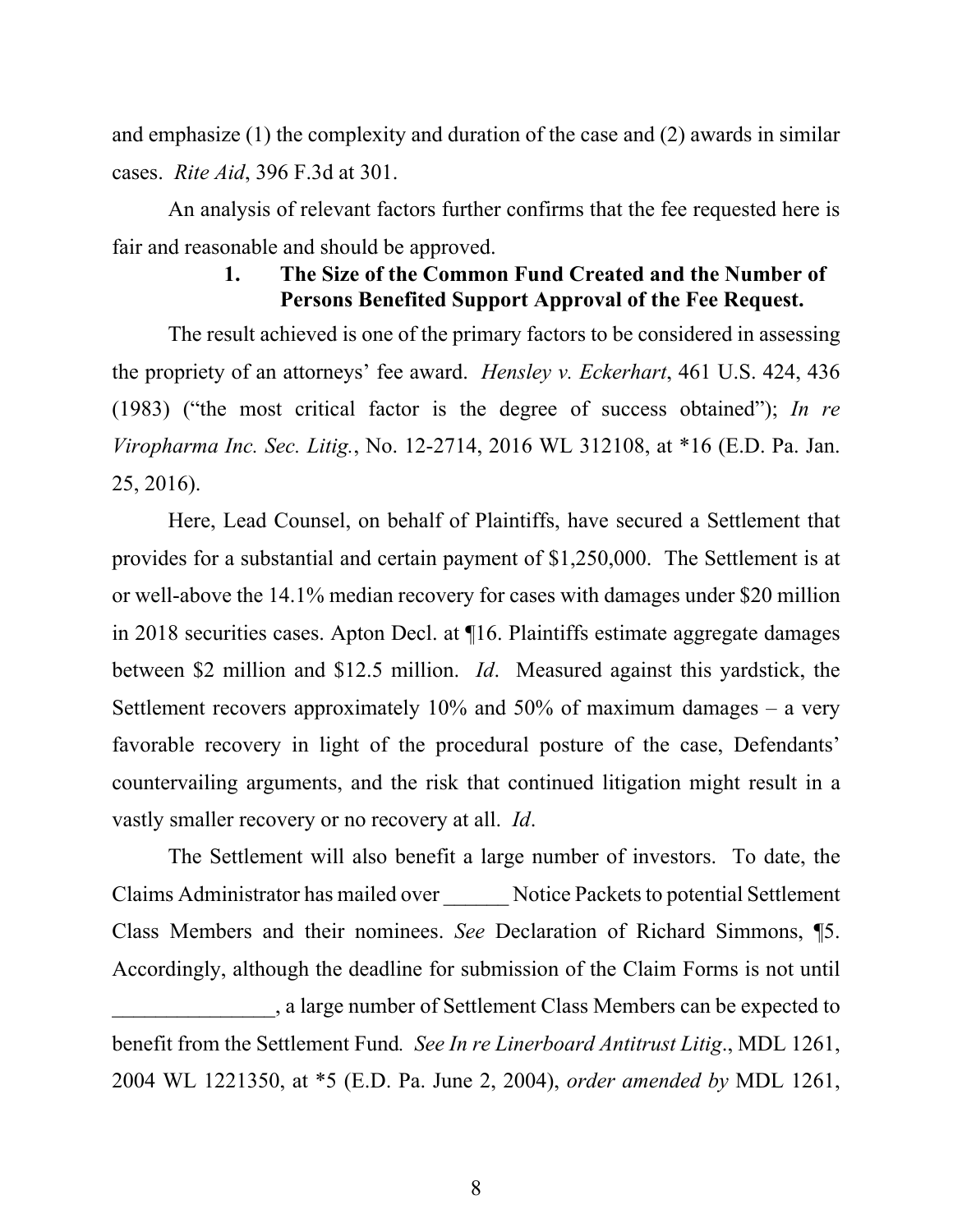2004 WL 1240775 (E.D. Pa. June 4, 2004) (size of benefitted population "is best estimated by the number of entities that were sent the notice describing the [Settlement]").

#### **2. The Absence of Objections to Date Supports Approval of the Fee Request.**

The Notice, which was sent to more than 8,300 potential Settlement Class Members and their nominees and disseminated over the internet, provided a summary of the terms of the Settlement and stated that Lead Counsel would apply for an award of attorneys' fees in an amount not to exceed \$300,000. *See* Declaration of Richard Simmons at Exhibit A. The Notice also advised Settlement Class Members that they could object to the Settlement or fee request and explained the procedure for doing so. *See id*. Although the deadline set by the Court for Settlement Class Members to object has not yet passed, to date, no objections have been received.

#### **3. The Complexity and Duration of the Litigation Support Approval of the Fee Request.**

Securities litigation is regularly acknowledged to be particularly complex and expensive litigation, usually requiring expert testimony on multiple issues, including loss causation and damages. *See, e.g.*, *Fogarazzo v. Lehman Bros., Inc.*, No. 03- 5194 (SAS), 2011 WL 671745, at \*3 (S.D.N.Y. Feb. 23, 2011) ("securities actions are highly complex"); *In re Genta Sec. Litig.*, No. 04-2123 (JAG), 2008 WL 2229843, at \*3 (D.N.J. May 28, 2008) ("This [securities fraud] action involves complex legal and factual issues, and pursuing them would be costly and expensive."); *In re Datatec Sys., Inc. Sec. Litig*., No. 04-CV-525 (GEB), 2007 WL 4225828, at \*3 (D.N.J. Nov. 28, 2007) ("[R]esolution of [accounting and damages issues] would likely require extensive and conceptually difficult expert economic analysis. . . . Trial on [scienter and loss causation] issues would be lengthy and costly to the parties.").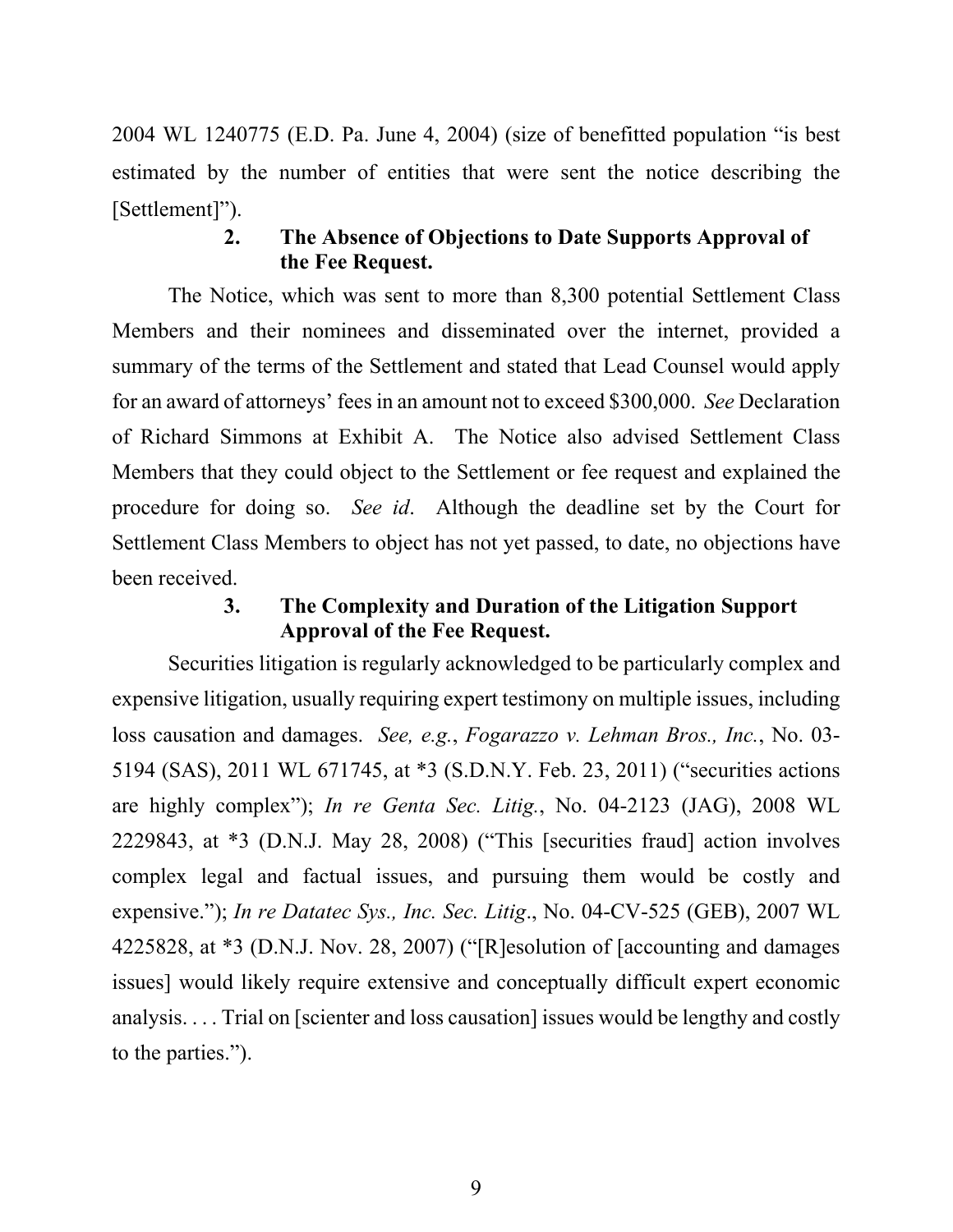The Action alleged violations of the Securities and Exchange Act of 1934 ("Exchange Act"), raising a panoply of difficult legal and factual issues that required creativity and sophisticated analysis. The motions to dismiss were hotly contested, and the investigation required careful review and analysis of public records. Plaintiffs believe that the case has merit and that evidence exists to establish Defendants' liability. However, this is a case with a complex fact pattern. Plaintiffs recognize that Defendants have denied the allegations in the Complaint and that they strongly dispute the central premise of the Complaint. In view of these factors, without a settlement, Plaintiffs and the Settlement Class face a very real risk in this case that they could recover far less than the Settlement Amount—or even nothing without the Settlement – a particularly realistic possibility given Sito Mobile's fragile financial situation. In addition, costly expert testimony concerning the materiality of Defendants' misstatements, loss causation, damages, and market efficiency would be crucial to Plaintiffs' case. In all events, protracted and highly complex further litigation without a reasonably predictable outcome would ensue if this case were not resolved at this time.

Had this litigation continued, Plaintiffs, through Lead Counsel, would have been required to conduct extensive factual document and deposition discovery and substantial expert discovery (including preparation of expert reports and expert depositions). After the close of discovery, Defendants would undoubtedly have moved for summary judgment and would have vigorously challenged Plaintiffs' experts' testimony. Substantial time and expense would need to be expended in preparing the case for trial and filing and responding to motions *in limine*, and the trial itself would be extensive and uncertain.

Moreover, even if the jury returned a favorable verdict after trial, it is likely that any verdict would be the subject of numerous post-trial motions and a complex multi-year appellate process. Indeed, in complex securities cases, even a victory at the trial stage does not guarantee a successful outcome. *See In re Warner Commc'ns*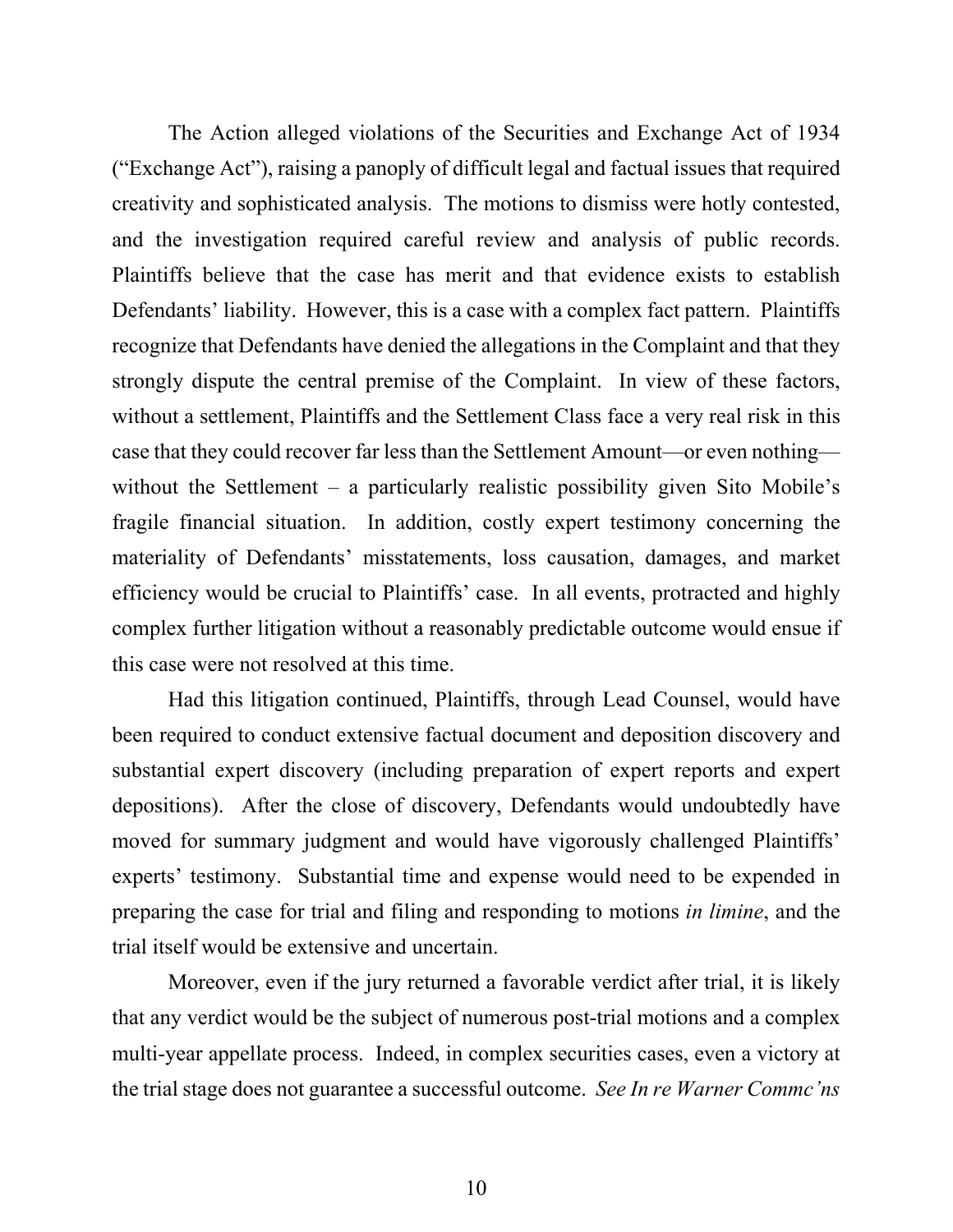*Sec. Litig.*, 618 F. Supp. 735, 747-48 (S.D.N.Y. 1985), *aff'd*, 798 F.2d 35 (2d Cir. 1986) ("Even a victory at trial is not a guarantee of ultimate success . . . . An appeal could seriously and adversely affect the scope of an ultimate recovery, if not the recovery itself.").

Considering the magnitude, expense, and complexity of this securities case – especially when compared to the significant and certain recovery achieved by the Settlement – Lead Counsel's fee request is reasonable.

### **4. The Risk of Non-Payment Supports Approval of the Fee Request.**

Lead Counsel undertook this Action on an entirely contingent fee basis, assuming a substantial risk that the litigation would yield no or potentially little recovery and leave them uncompensated for their investment of time, as well as for their substantial expenses. This Court and others have consistently recognized that this risk is an important factor favoring an award of attorneys' fees. *See, e.g.*, *Schering-Plough*, 2012 WL 1964451, at \*7 ("Courts routinely recognize that the risk created by undertaking an action on a contingency fee basis militates in favor of approval."); *In re Merck & Co., Inc. Vytorin ERISA Litig.*, No. 08-CV-285, 2010 WL 547613, at \*11 (D.N.J. Feb. 9, 2010) (finding "[t]he risk of little to no recovery weighs in favor of an award of attorneys' fees" where counsel accepted the action on a contingent-fee basis); *Sealed Air*, 2009 WL 4730185, at \*8 (same); *In re Suprema Specialties, Inc. Sec. Litig.*, No. 02 168 (WHW), 2008 WL 906254, at \*11 (D.N.J. Mar. 31, 2008) (same).

In undertaking this responsibility, counsel were obligated to ensure that sufficient resources were dedicated to the prosecution of the Action, and that funds were available to compensate staff and to cover the considerable costs that a case such as this requires. With an average lag time of several years for cases of this type to conclude, the financial burden on contingent-fee counsel is far greater than on a firm that is paid on an ongoing basis. Indeed, Lead Counsel received no compensation during the course of this four-year litigation and advanced or incurred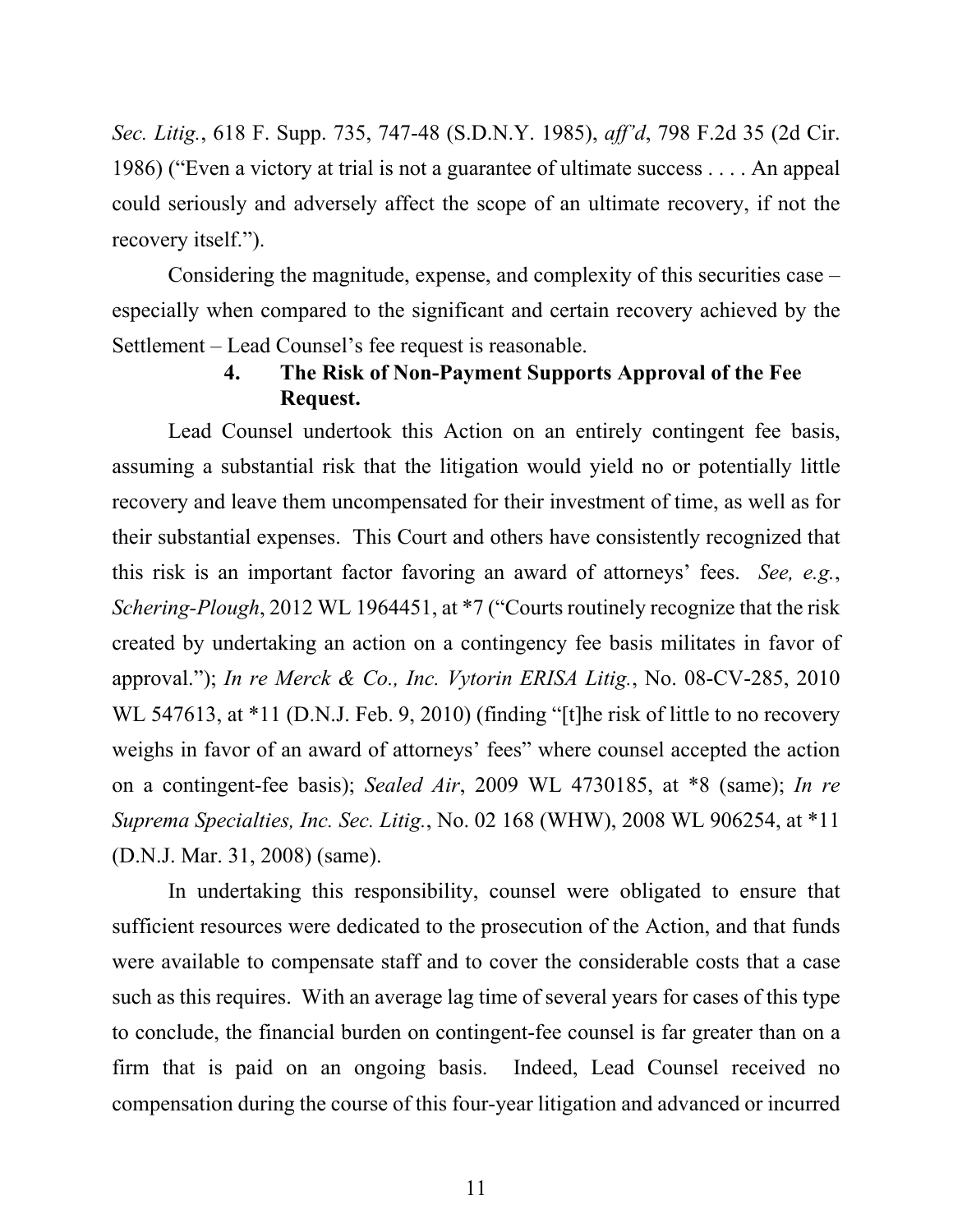approximately \$25,000 in expenses in prosecuting this Action for the benefit of the Settlement Class.

The risk of no recovery in complex cases of this type is real. Indeed, even if Plaintiffs had prevailed at trial on both liability and damages, no judgment would have been secure until after the rulings on the inevitable post-judgment motions and appeals became final – a process that would likely take years. Lead Counsel know from experience that despite the most vigorous and skillful efforts, a firm's success in contingent litigation, such as this, is not assured, and there are many class actions in which plaintiffs' counsel expended tens of thousands of hours and millions in expenses and received nothing for their efforts.<sup>4</sup> Indeed, even judgments initially affirmed on appeal by an appellate panel are no assurance of a recovery. *See, e.g.*, *Backman v. Polaroid Corp.*, 910 F.2d 10 (1st Cir. 1990) (after 11 years of litigation, and following a jury verdict for plaintiffs and an affirmance by a First Circuit panel, plaintiffs' claims were dismissed by an *en banc* decision and plaintiffs recovered nothing).

Because the fee in this matter was entirely contingent, the only certainty was that there would be no fee without a successful result, and that such a result would be realized only after considerable and difficult effort. This strongly favors approval of the requested fee.

<sup>4</sup> For illustrative examples, *see, e.g.*, *Robbins v. Koger Props., Inc.*, 116 F.3d 1441 (11th Cir. 1997) (reversal of jury verdict of \$81 million against accounting firm after a 19-day trial); *Bentley v. Legent Corp.*, 849 F. Supp. 429 (E.D. Va. 1994), *aff'd*, 50 F.3d 6 (4th Cir. 1995) (directed verdict after plaintiffs' presentation of its case to the jury); *Landy v. Amsterdam*, 815 F.2d 925 (3d Cir. 1987) (directed verdict for defendants after five years of litigation); *Anixter v. Home-Stake Prod. Co.*, 77 F.3d 1215 (10th Cir. 1996) (overturning plaintiffs' verdict following two decades of litigation); *In re Apple Comput. Sec. Litig.*, No. C-84-20148, 1991 WL 238298, at \*1-2 (N.D. Cal. Sept. 6, 1991) (\$100 million jury verdict vacated on post-trial motions); *In re JDS Uniphase Corp. Sec. Litig.*, No. CO2-1486 CW, 2007 WL 4788556 (N.D. Cal. Nov. 27, 2007) (defense verdict after four weeks of trial).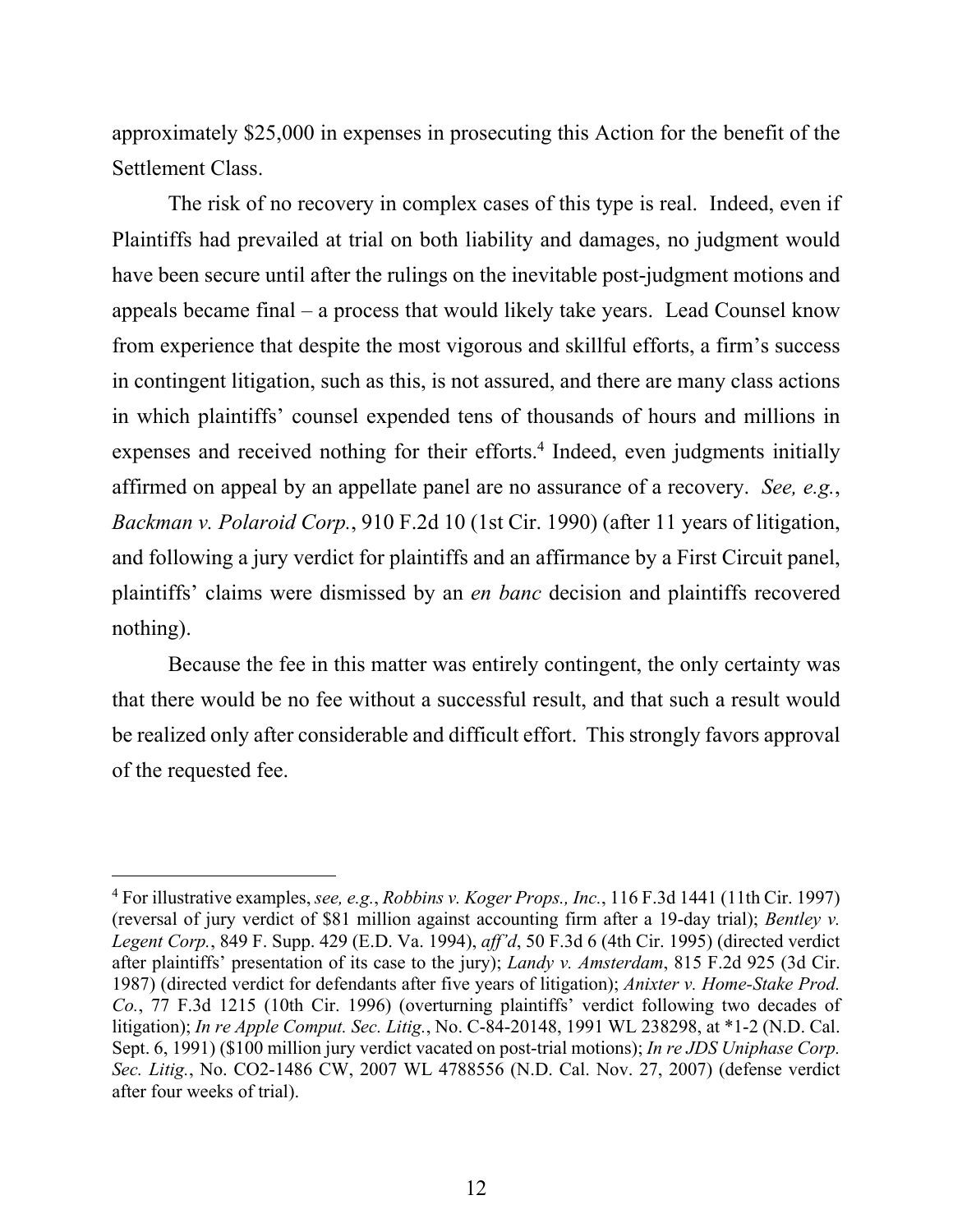#### **5. The Time Devoted to This Case by Counsel Supports Approval of the Fee Request.**

Lead Counsel have devoted over 307 hours to the prosecution and resolution of the Action. *See* Supp. Apton Decl. at ¶\_\_.

Since the initiation of the Action, Lead Counsel have vigorously pursued the claims, conducting a thorough investigation relating to the claims, defenses, and underlying events and transactions that are the subject of the Action. This process included reviewing and analyzing: (i) publicly available information, including SEC filings, press releases, news articles, and other public statements issued by or concerning the Company and Defendants; (ii) analyst reports; (iii) other publicly available information and data concerning the Company; and (iv) pleadings filed in other pending litigation naming certain Defendants herein as defendants or nominal defendants. *See* Apton Decl. ¶¶3-13. Lead Counsel also interviewed former Sito Mobile employees and other persons with relevant knowledge, and consulted with experts on valuation, damages, and causation issues. *Id.* Lead Counsel also: (i) researched and drafted a detailed amended complaint; (ii) fully briefed and successfully overcame, in part, Defendants' motions to dismiss; (iii) exchanged initial discovery disclosures with Defendants; and (iv) participated in thorough settlement negotiations, including a mediation session facilitated by a private mediator. *Id*. at ¶¶6-13.

As noted above, Lead Counsel have expended 307 hours investigating, prosecuting, and resolving this Action, resulting in a "lodestar" amount of \$213,702.50 at Lead Counsel's regular and current billing rates.<sup>5</sup> *See* Supp. Apton Decl. at  $\P$ . With respect to counsel's rates, Lead Counsel submit that they are comparable or less than those used by peer defense-side law firms litigating matters

 $<sup>5</sup>$  Current rather than historical hourly rates were used, as permitted by the Supreme Court and</sup> other courts, to help compensate for inflation and the loss of use of funds. *See Missouri v. Jenkins*, 491 U.S. 274, 283-84 (1989); *In re Rent-Way Sec. Litig.*, 305 F. Supp. 2d 491, 517 n.10 (W.D. Pa. 2003); *Ikon*, 194 F.R.D. at 195.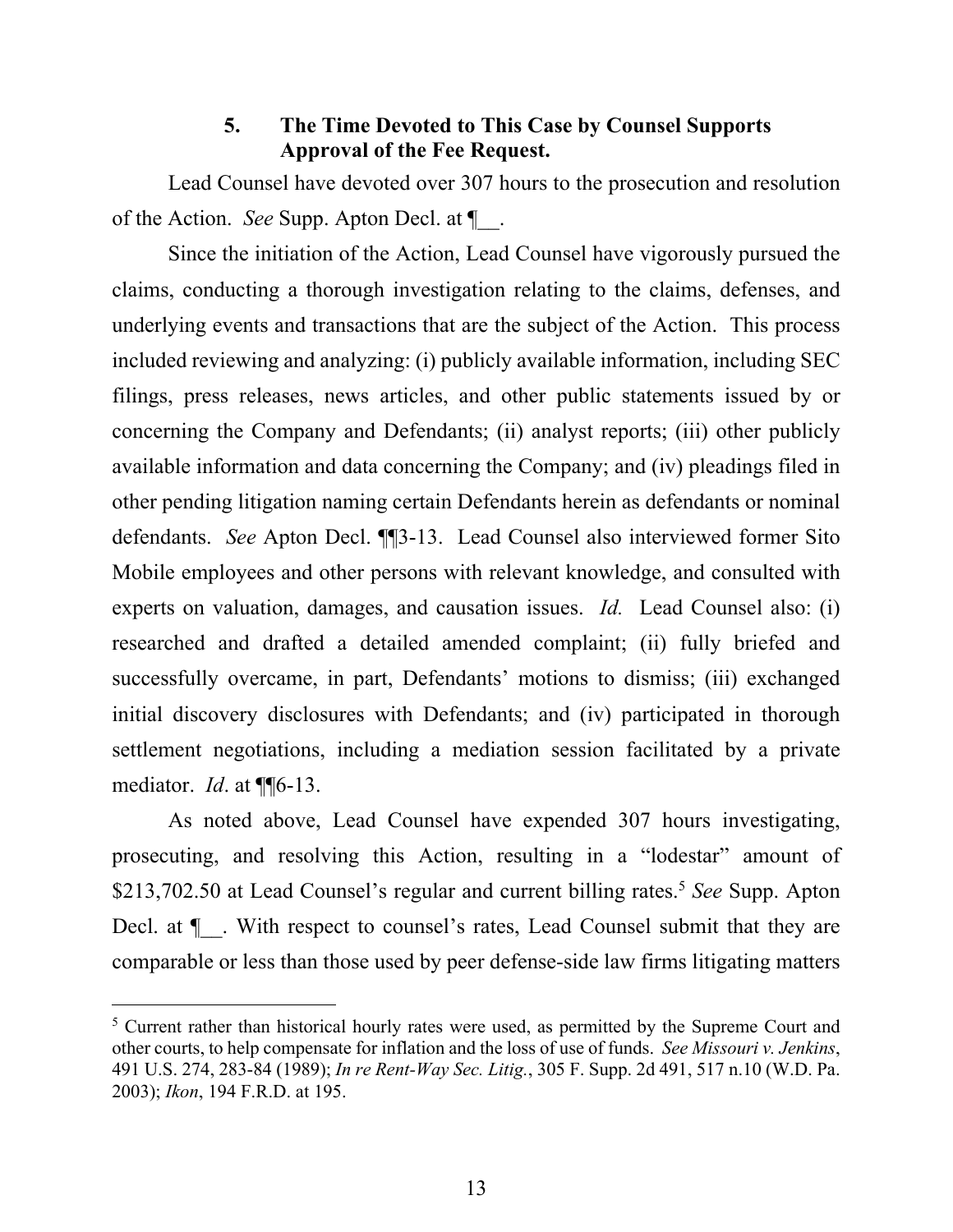of similar magnitude. Lead Counsel's efforts for the benefit of the Settlement Class will continue, if the Court approves the Settlement. Lead Counsel will continue to work through the settlement administration process, assisting Class Members, and the distribution process, without seeking any additional compensation.

Lead Counsel respectfully submit that this *Gunter* factor weighs in favor of the requested attorneys' fee.

### **6. The Requested Fee Is Within the Range of Fees Typically Awarded in Actions of This Nature.**

The requested fee of \$300,000, which amounts to less than 25% of the Settlement Fund, is within the range of fees awarded in comparable cases, when considered as a percentage of the fund or on a lodestar basis. Accordingly, this factor strongly supports approval of the requested fee.

### **7. The Lack of Any Government Investigation and the Fact that All Benefits of the Settlement Are Attributable to the Efforts of Lead Counsel Support Approval of the Fee Request.**

The Third Circuit has advised district courts to examine whether class counsel benefited from a governmental investigation or enforcement actions concerning the alleged wrongdoing, because this can indicate whether or not counsel should be given full credit for obtaining the value of the settlement fund for the class. *See Prudential*, 148 F.3d at 338. Here, although the SEC had commenced an investigation into Sito Mobile, the investigation did not produce any helpful evidence and, accordingly, the entire value of the Settlement achieved is attributable to the efforts undertaken by Lead Counsel in this Action. This fact supports the reasonableness of the requested fee award. *See, e.g.*, *AT&T*, 455 F.3d at 173; *In re Cigna Corp. Sec. Litig.*, No. 02-8088, 2007 WL 2071898, at \*6 (E.D. Pa. July 13, 2007); *In re Vicuron Pharm., Inc. Sec. Litig*., 512 F. Supp. 2d 279, 287 (E.D. Pa. 2007).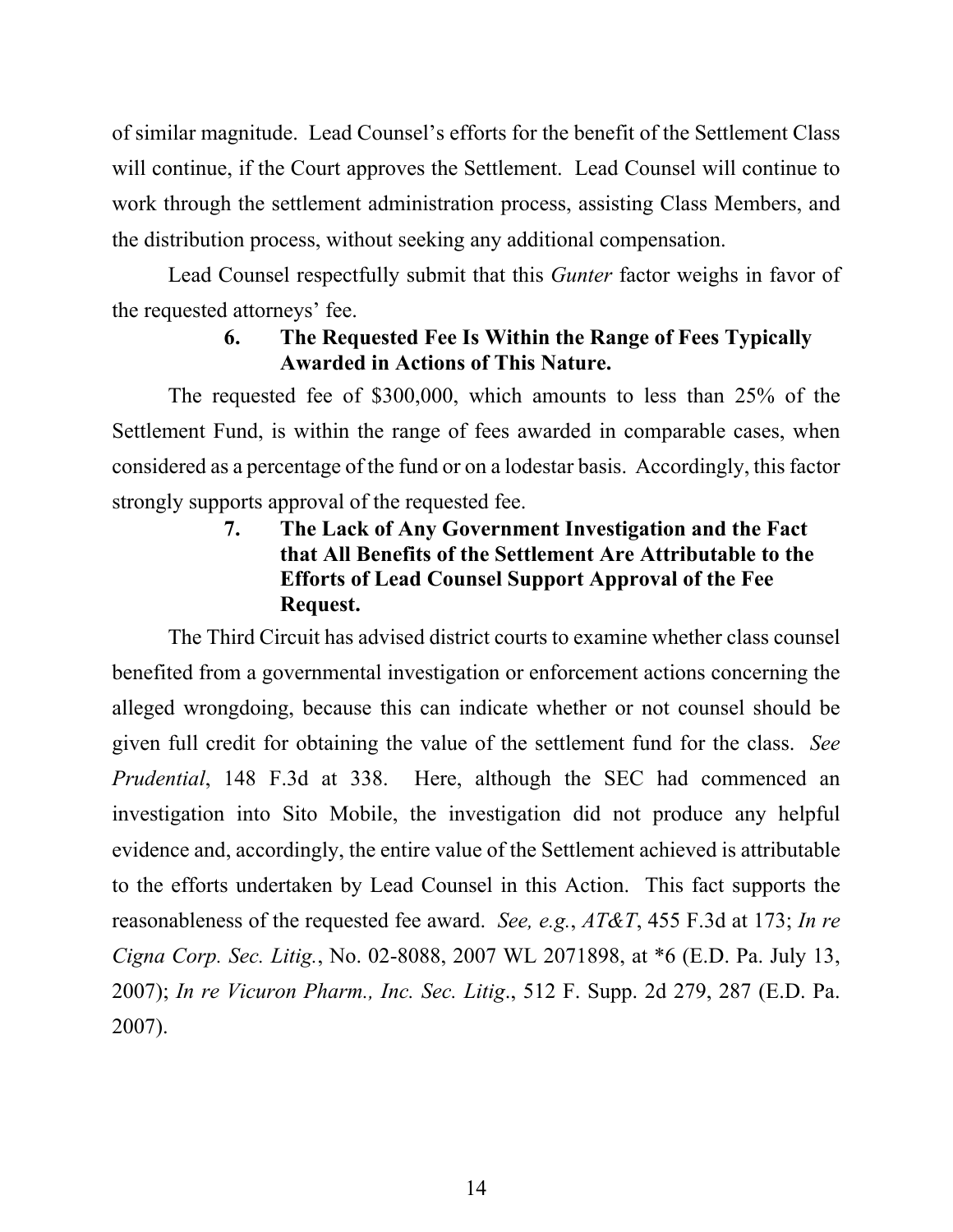#### **8. The Percentage Fee That Would Have Been Negotiated Had the Case Been Subject to a Private Contingent Fee Arrangement Supports Approval of the Fee Request.**

The Third Circuit has also suggested that the requested fee be compared to "the percentage fee that would have been negotiated had the case been subject to a private [non-class] contingent fee agreement." *AT&T*, 455 F.3d at 165. The requested fee is consistent with typical attorneys' fees in non-class cases. *See Ocean Power*, 2016 WL 6778218, at \*29. If this were an individual action, the customary contingent fee would likely range between 30 and 40 percent of the recovery. *See, e.g.*, *id*.; *Ikon*, 194 F.R.D. at 194 ("[I]n private contingency fee cases, particularly in tort matters, plaintiffs' counsel routinely negotiate agreements providing for between thirty and forty percent of any recovery."); *Blum*, 465 U.S. at 903 (Brennan, J., concurring) ("In tort suits, an attorney might receive one-third of whatever amount the plaintiff recovers."). Lead Counsel's requested fee of \$300,000 amounts to less than 25% of the Settlement Fund and is fully consistent with these private standards.<sup>6</sup>

### **9. The Skill and Efficiency of the Attorneys Involved Support the Fee Request.**

The skill and efficiency of counsel is "'measured by the quality of the result achieved, the difficulties faced, the speed and efficiency of the recovery, the standing, experience and expertise of the counsel, the skill and professionalism with which counsel prosecuted the case and the performance and quality of opposing counsel.'" *Hall v. AT&T Mobility LLC*, No. 07-5325 (JLL), 2010 WL 4053547, at \*19 (D.N.J. Oct. 13, 2010).

<sup>&</sup>lt;sup>6</sup> Another factor the Third Circuit asks district courts to consider is whether the settlement contains "any innovative terms." *Diet Drugs*, 582 F.3d at 541; *Prudential*, 148 F.3d at 340. This Settlement does not, because Lead Counsel believe that an all-cash recovery is the best remedy for the injury suffered by the Settlement Class. In these circumstances, the lack of innovative terms "neither weighs in favor nor detracts from a decision to award attorneys' fees." *In re Processed Egg Prods. Antitrust Litig.*, No. 08-md-2002, 2012 WL 5467530, at \*6 (E.D. Pa. Nov. 9, 2012).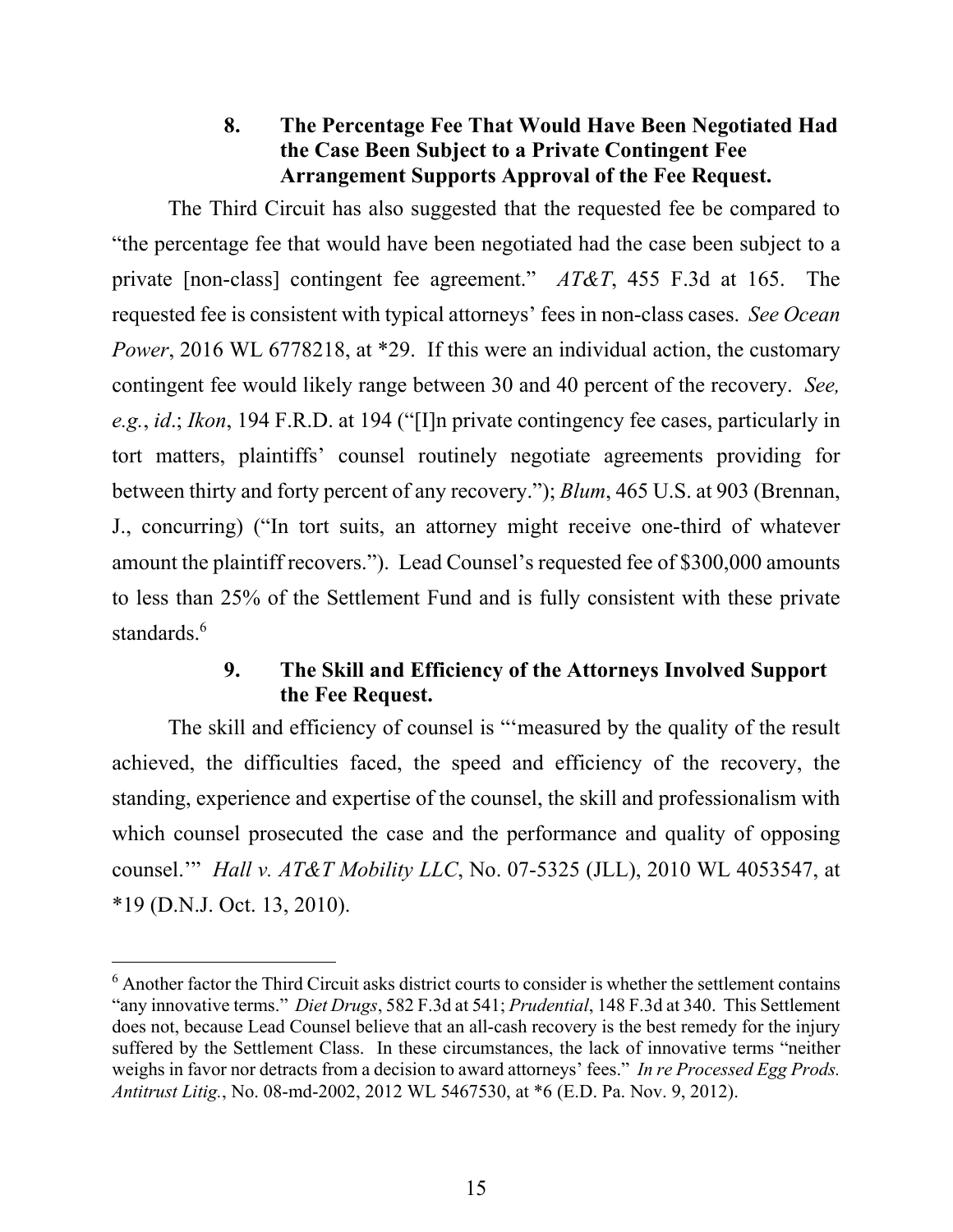It required considerable skill to achieve the proposed Settlement for the benefit of the Settlement Class. Lead Counsel were required to contend with, among others, issues particular to Sito Mobile's impending bankruptcy proceedings; difficult issues of falsity, materiality, and scienter; and damages and loss causation issues. In particular, there were substantial risks to establishing falsity and scienter given Defendants' position that they had adequately warned investors of the risks of investing in Sito Mobile.

With respect to "the experience and expertise" of counsel, as set forth in the firm resumes attached to the respective declarations of Lead Counsel, Lead Counsel are highly experienced and skilled firms in the securities litigation field, and each firm has a long and successful track record in securities cases throughout the country. *See* Supp. Apton Decl. at Exhibit A.

'"The quality of opposing counsel is also important in evaluating the quality of counsel's work.'" *Hall*, 2010 WL 4053547, at \*19; *In re Datatec Sys.*, 2007 WL 4225828, at \*7. Lead Counsel was opposed by, among other firms, Alston & Bird LLP, a very skilled and highly respected defense firms representing Defendants. They spared no effort in the defense of their clients. In the face of this knowledgeable and formidable defense, Lead Counsel was nonetheless able to develop a case that was sufficiently strong to persuade Defendants, and their insurance carriers, to settle on terms that are favorable to the Settlement Class.

#### **III. CONCLUSION**

For all the foregoing reasons, Lead Counsel respectfully requests that the Court award attorneys' fees and expenses in the aggregate amount of \$300,000.